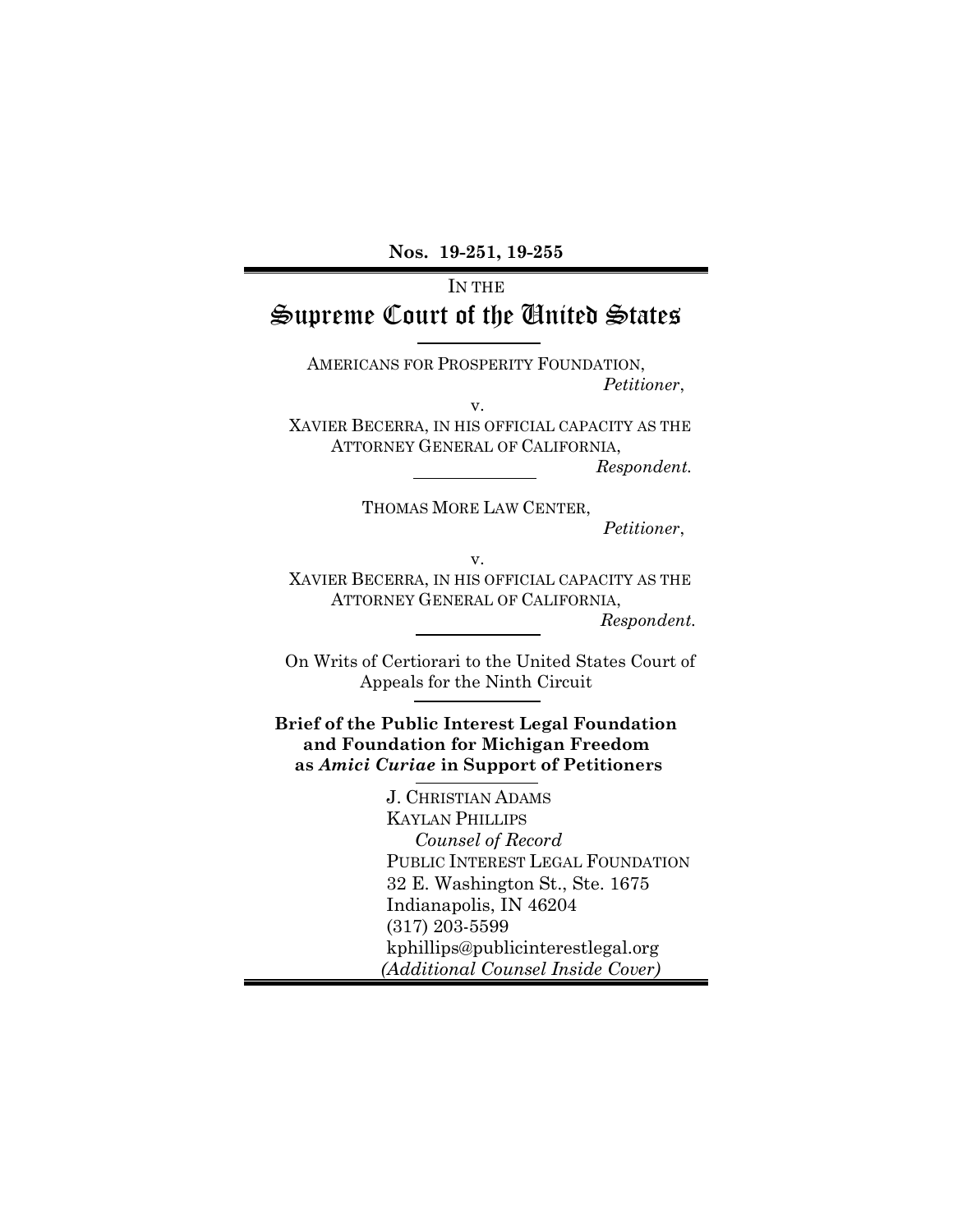ERIC E. DOSTER DOSTER LAW OFFICES, PLLC 2145 Commons Parkway Okemos, MI 48864 (517) 977-0147 eric@ericdoster.com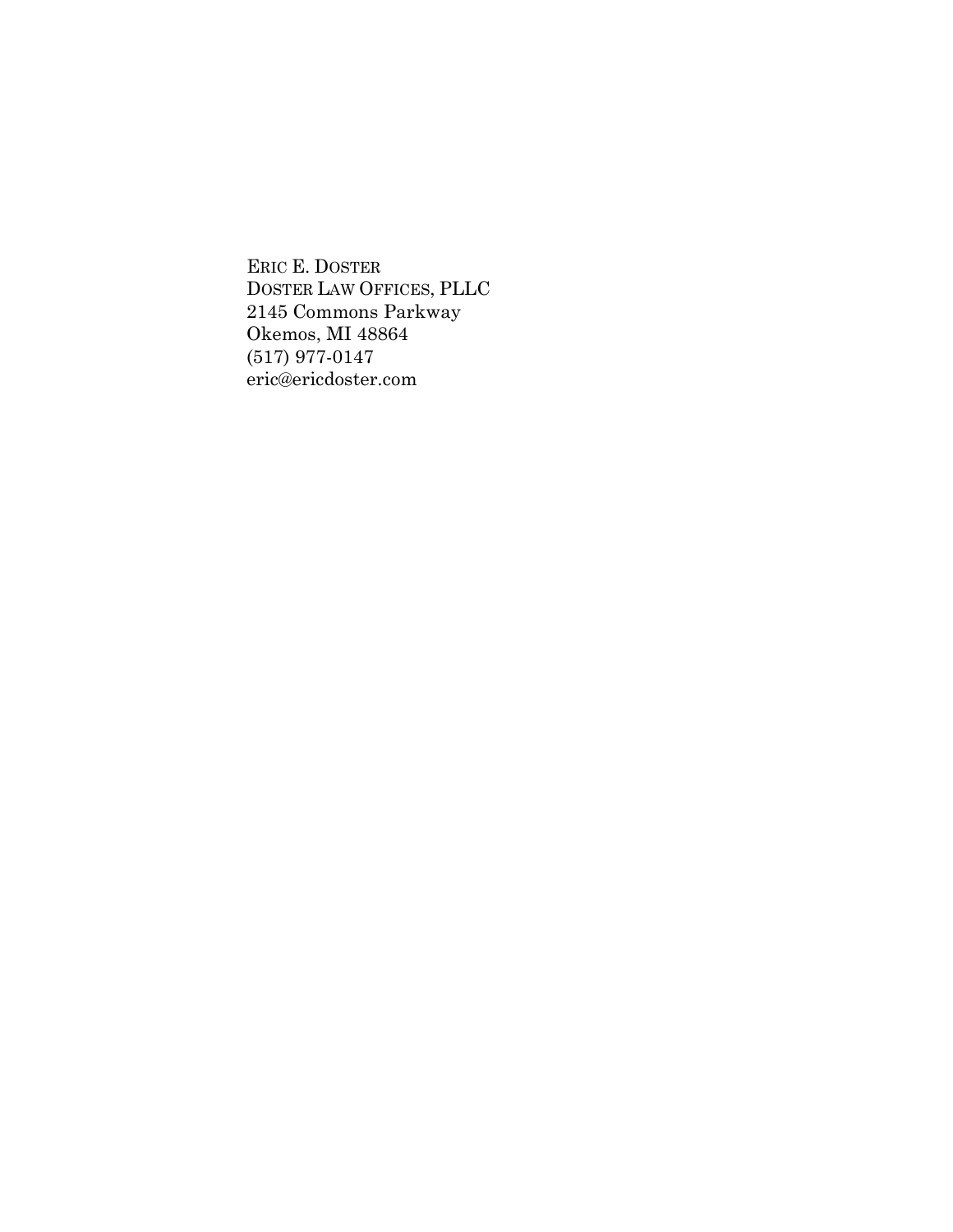# **Table of Contents**

| I.   |                 | Compelled Disclosure Is Antithetical to<br>the Foundational Principles of the    |  |  |  |
|------|-----------------|----------------------------------------------------------------------------------|--|--|--|
| II.  |                 | The Recent History Demonstrates that<br>Donor Disclosure Is a Tool that Has Been |  |  |  |
|      |                 | Used to Engage in Personal Attacks 6                                             |  |  |  |
|      | А.              | National Organization for Mar-<br>riage's Leaked Tax Document6                   |  |  |  |
|      | $\mathbf{B}$ .  |                                                                                  |  |  |  |
|      | $C_{\cdot}$     |                                                                                  |  |  |  |
|      | D.              | League of United Latin American                                                  |  |  |  |
|      |                 | Citizens v. Public Interest Legal                                                |  |  |  |
|      |                 |                                                                                  |  |  |  |
|      | $\mathbf{E}$ .  |                                                                                  |  |  |  |
|      | ${\bf F}$ .     | U.S. Virgin Islands Subpoena  11                                                 |  |  |  |
| III. |                 | Donor Disclosure Is Also Used to Engage                                          |  |  |  |
|      |                 | in Personal Attacks in the Election Con-                                         |  |  |  |
|      | text            |                                                                                  |  |  |  |
|      | A.              | California's Proposition 8  12                                                   |  |  |  |
|      | B.              |                                                                                  |  |  |  |
|      | $\mathcal{C}$ . | Representative Joaquin Castro15                                                  |  |  |  |
|      | D.              | Michigan Chamber of Commerce16                                                   |  |  |  |
|      | Е.              |                                                                                  |  |  |  |
|      |                 |                                                                                  |  |  |  |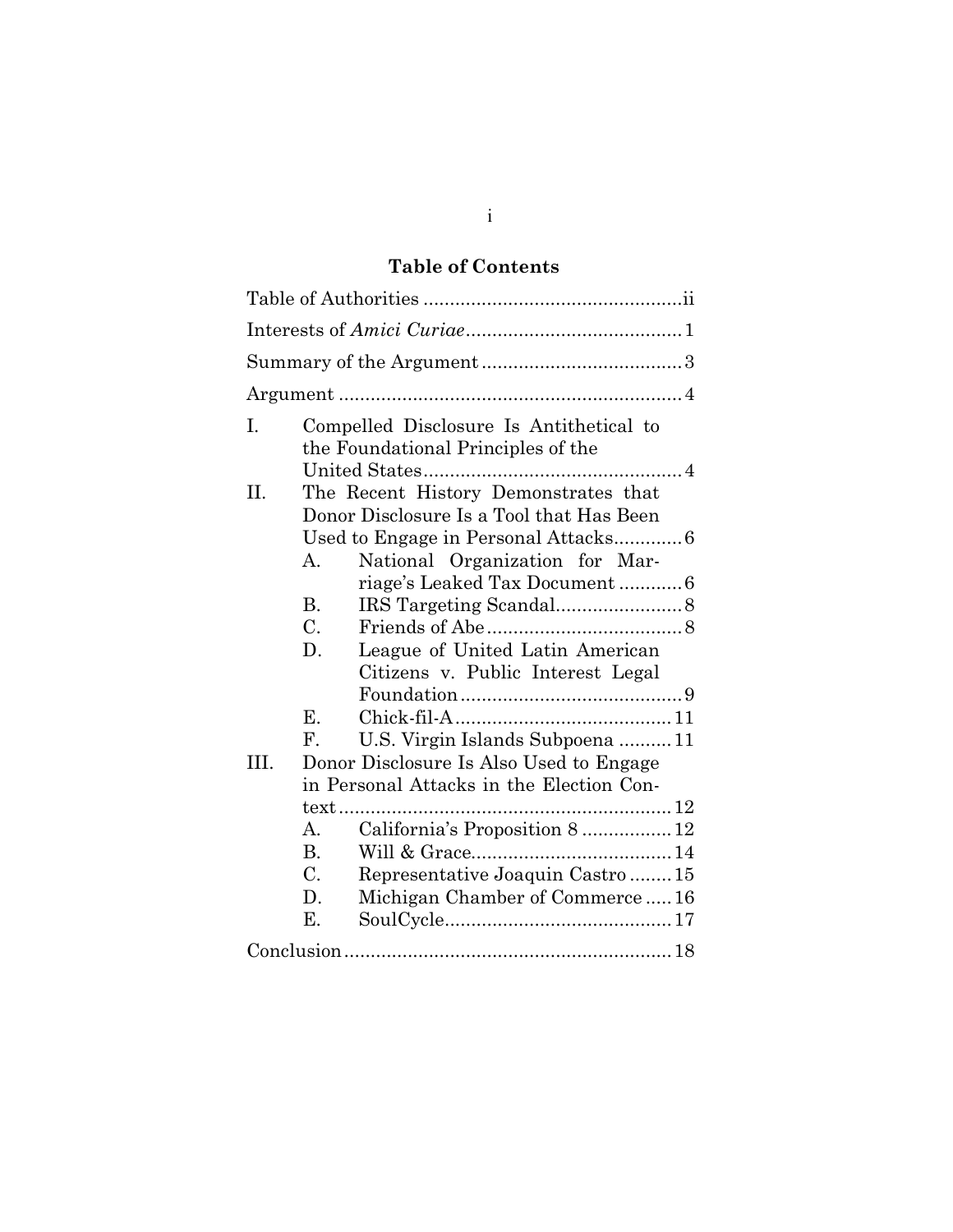# **Table of Authorities**

# *Cases*

| Citizens United v. FEC,                                                                                                    |
|----------------------------------------------------------------------------------------------------------------------------|
| Doe v. Reed,                                                                                                               |
| League of Latin American Citizens v. Public Interest<br>Legal Foundation,<br>No. 1:18-cv-00423 (E.D. Va. April 12, 2018)10 |
| McIntyre v. Ohio Elections Comm'n,                                                                                         |
| NAACP v. Ala. ex rel. Patterson,                                                                                           |
| National Org. for Marriage, Inc. v. United States,                                                                         |
| True the Vote, Inc. v. IRS,                                                                                                |
| <b>Constitutions and Statutes</b>                                                                                          |
|                                                                                                                            |
| Cal. Govt. Code Ann. § 84211(f) 12                                                                                         |
| <b>Other Authorities</b>                                                                                                   |
| Brief Summary of the Ballot Proposal 16                                                                                    |

ii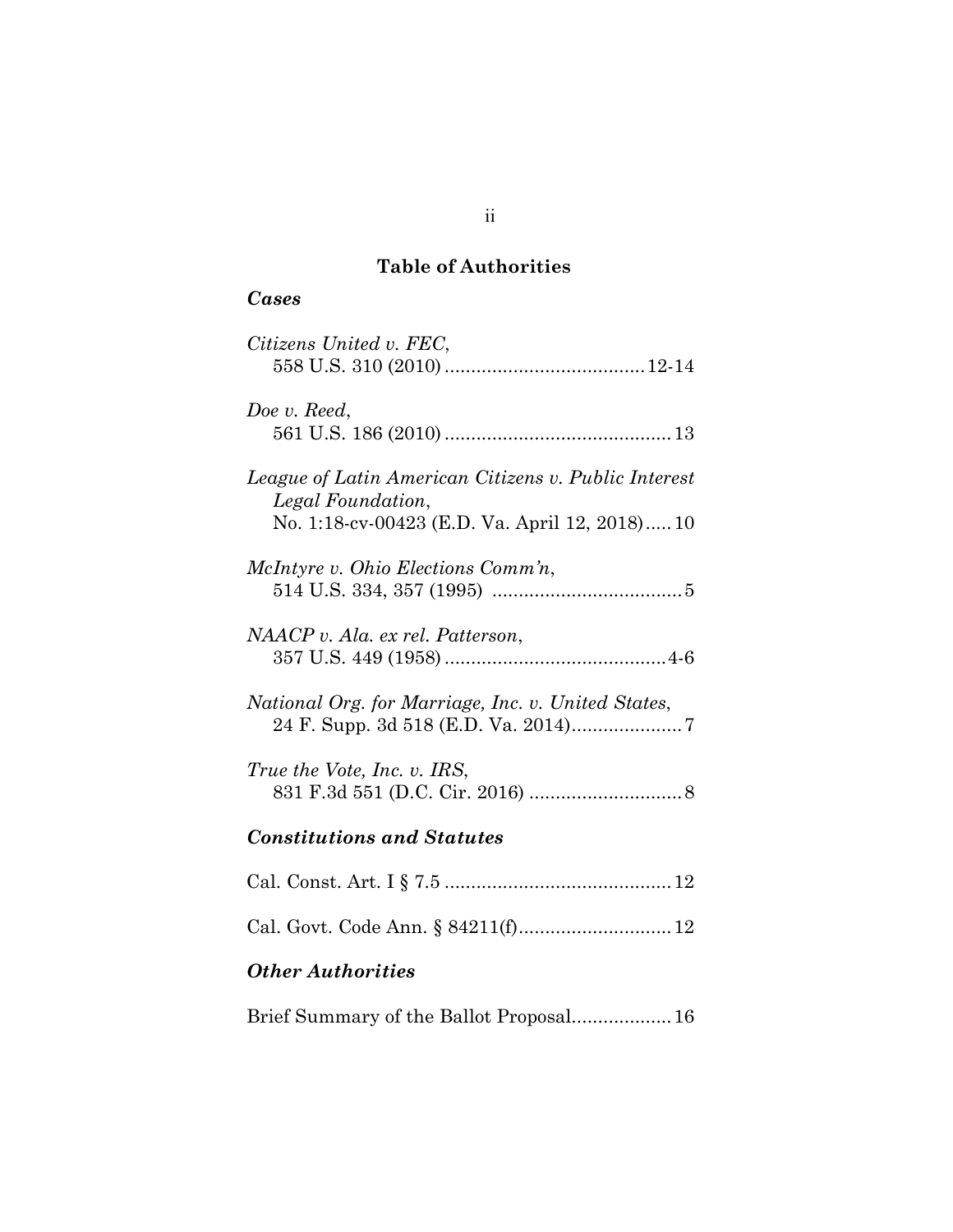| Caitlin O'Kane, Debra Messing demands attendee<br>list for Beverly Hills Trump fundraiser, president<br>hits back, CBS News (Sept. 2, 2019) 14-15                        |
|--------------------------------------------------------------------------------------------------------------------------------------------------------------------------|
| CEI, First Amendment Fight: CEI's Climate Change                                                                                                                         |
| Debra Messing (DebraMessing) 14                                                                                                                                          |
| Fredreka Schouten, Rep. Joaquin Castro tweets<br>names, employers of Trump donors in San Antonio,                                                                        |
| Kate Taylor, For Chick-fil-A, impact trumps 'any po-<br>litical or cultural war' when it comes to controversial<br><i>donations</i> , Business Insider (May 15, 2019) 11 |
| Kelly Phillips Erb, IRS Targeting Scandal: Citizens<br>United, Lois Lerner And The \$20M Tax Saga That                                                                   |
| Matt Kempner, Chick-fil-A, criticized for its charita-<br>ble giving, narrows donations, The Atlanta Journal-                                                            |
| Michael Cieply and Nicholas Confessore, Leaning<br>Right in Hollywood, Under a Lens, The New York                                                                        |
| Michelle Ye Hee Lee, Trump's critics are targeting<br>his donors, sparking fears of a backlash against dis-<br>closure, Washington Post (Sept. 10, 2019)  15             |

iii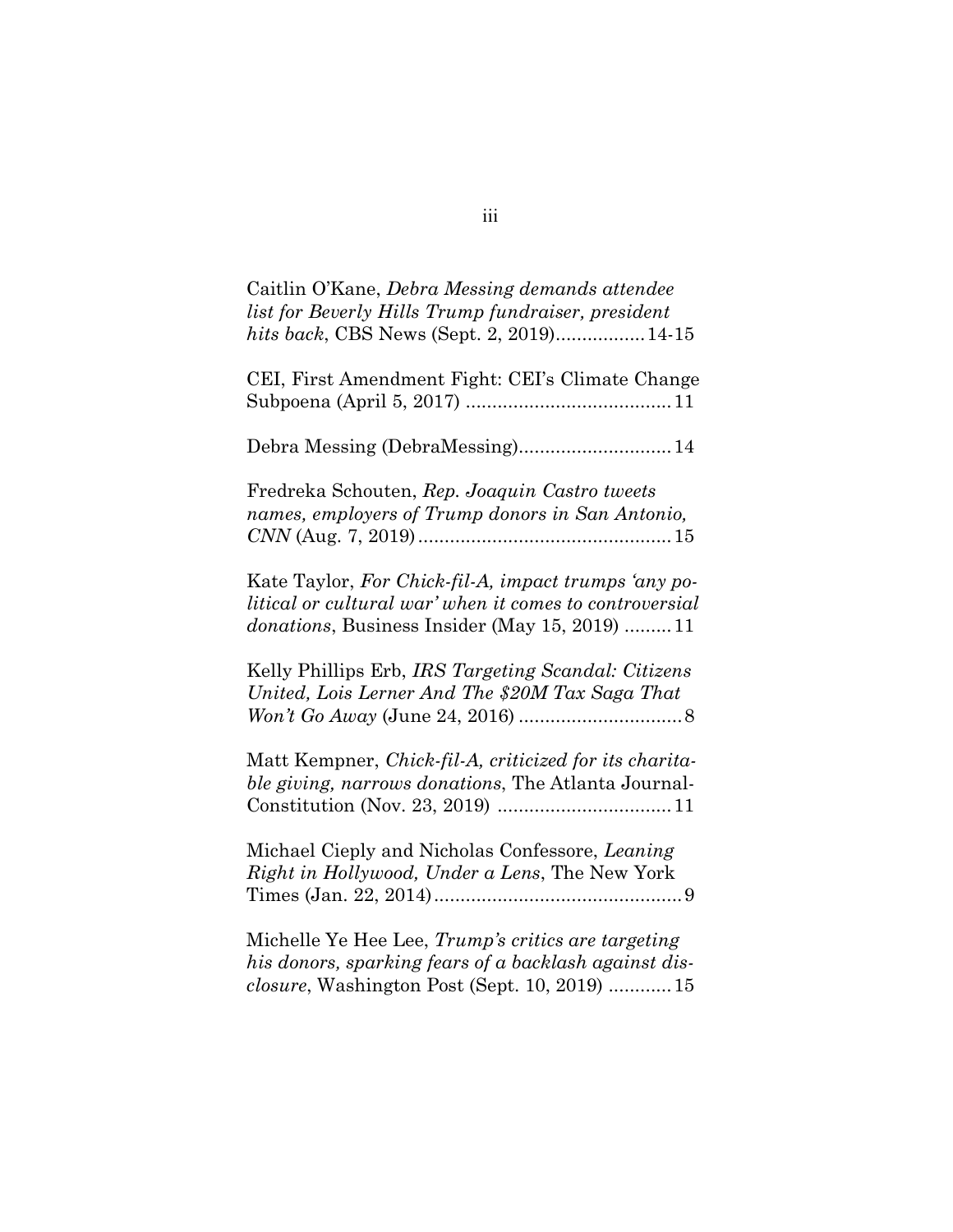| Nolan Finley, Finley: Left turns to terroristic tactics<br>to silence critics, The Detroit News              |
|--------------------------------------------------------------------------------------------------------------|
| NOM, National Organization for Marriage Demands                                                              |
| a Federal Investigation of the Human Rights Cam-<br>paign and the Internal Revenue Service (April 5,         |
| Pew Research Center, Mobile Fact Sheet (June 12,                                                             |
| Rani Molla, One Trump fundraiser was all it took to<br>slash SoulCycle's attendance, Vox                     |
|                                                                                                              |
| Sam Levine and Spenser Mestel, <i>Just like propa-</i><br>ganda': the three men enabling Trump's voter fraud |
| Ted Johnson, Friends of Abe: Hollywood's Comfort<br>Zone for Industry Conservatives Winds Down, Varie-       |
| Testimony of J. Christian Adams, U.S. House Sub-<br>committee on the Constitution, Civil Rights and          |
|                                                                                                              |
| Thomas M. Messner, The Price of Prop 8,<br>Heritage Foundation Backgrounder, No. 2328 (Oct.                  |
|                                                                                                              |

iv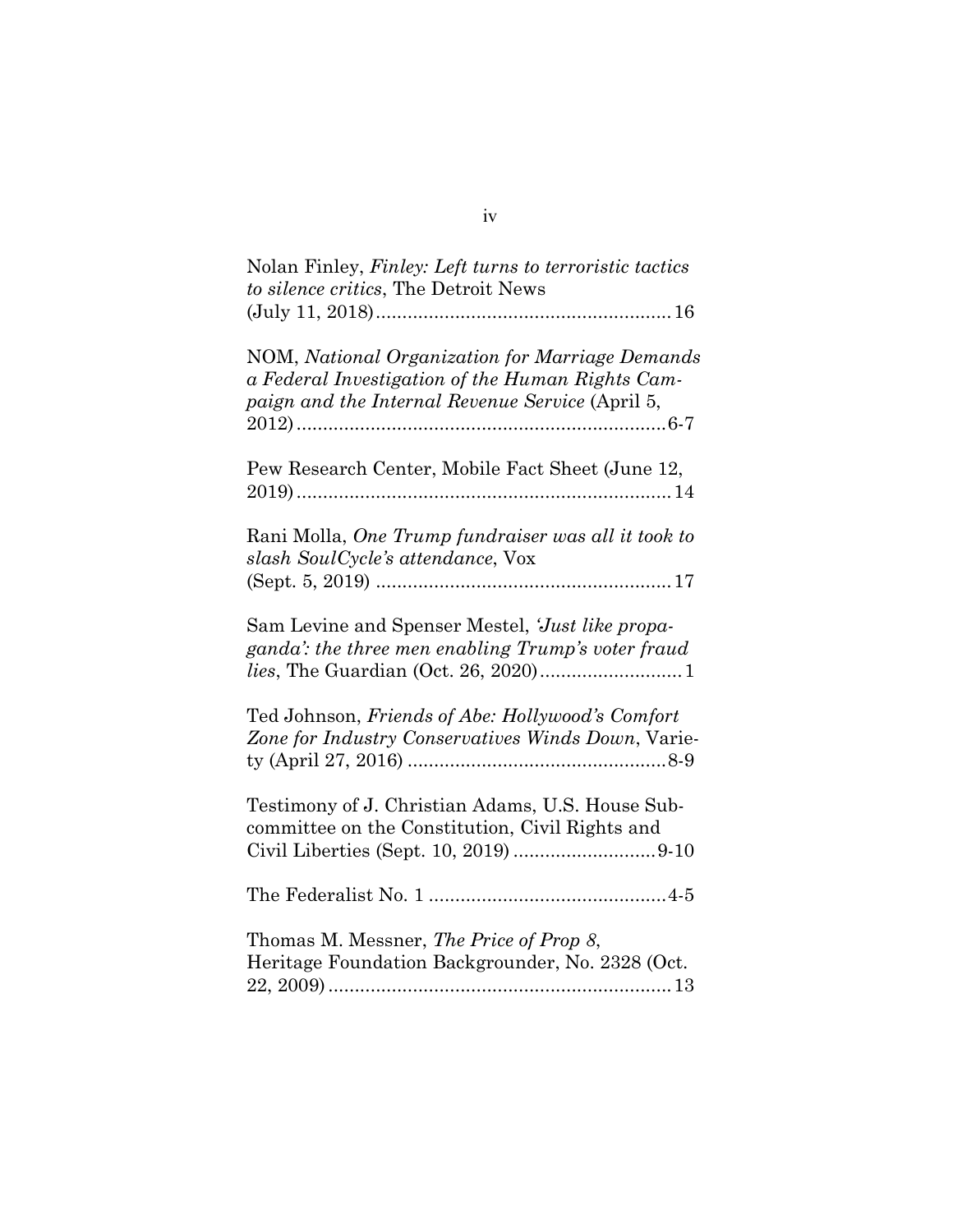| Thomas Paine, COMMON SENSE, Introduction5                                                                |  |
|----------------------------------------------------------------------------------------------------------|--|
| Transcript of Motion Hearing, League of Latin Amer-<br>ican Citizens v. Public Interest Legal Foundation |  |
| Trish Loughran, THE REPUBLIC IN PRINT: PRINT<br>CULTURE IN THE AGE OF U.S. NATION BUILDING               |  |

v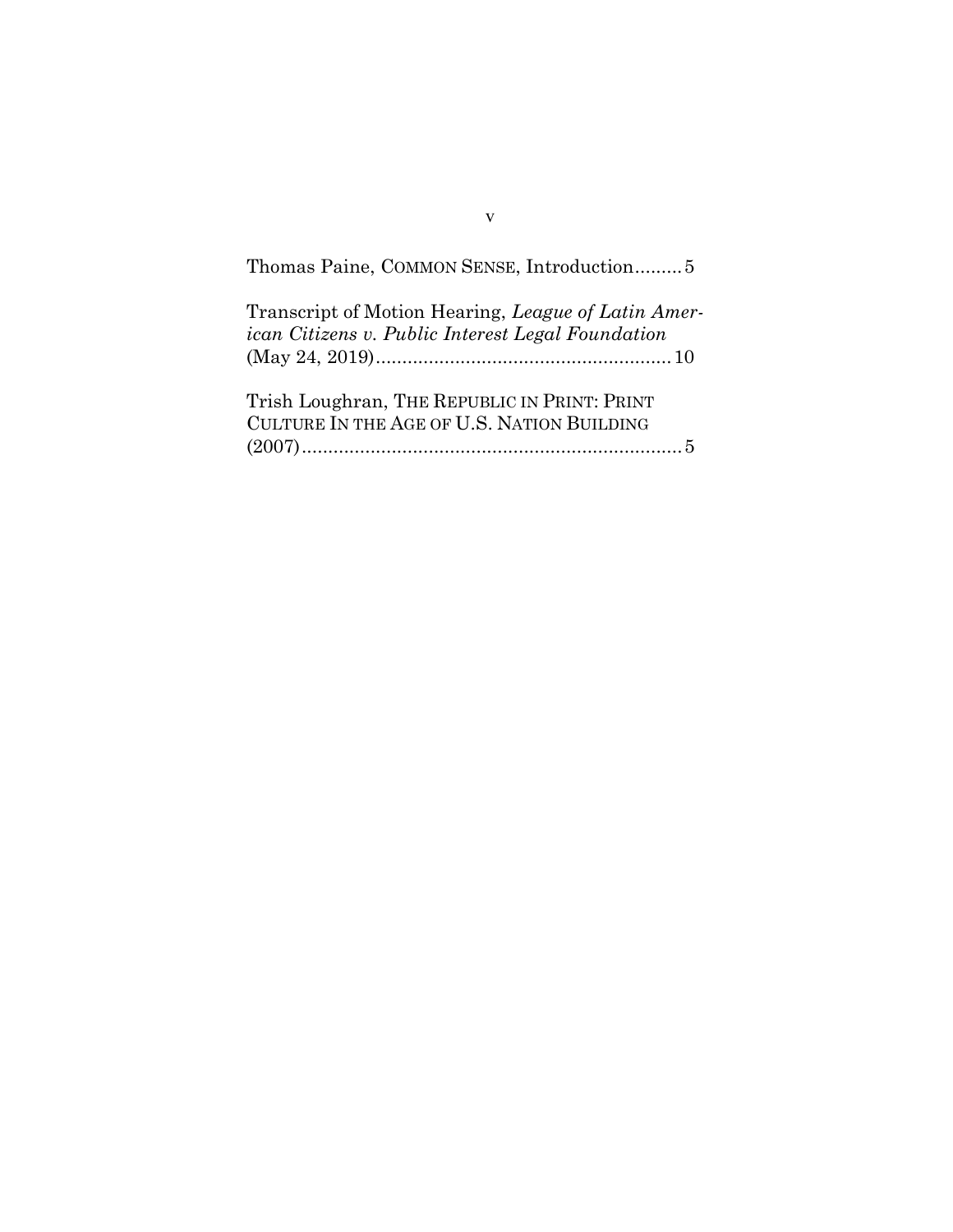#### **INTERESTS OF** *AMICI CURIAE***[1](#page-7-0)**

The Public Interest Legal Foundation, Inc., (the "Foundation") is a nonpartisan, public interest organization incorporated and based in Indianapolis, Indiana. The Foundation's mission is to promote the integrity of elections nationwide through research, education, remedial programs, and litigation. The Foundation also seeks to ensure that voter qualification laws and election administration procedures are followed. Specifically, the Foundation seeks to ensure that the nation's voter rolls are accurate and current, working with election administrators nationwide and educating the public about the same. The Foundation and individuals publicly associated with it are often targeted by the media and special interest groups with voracious attacks on their work. *See* Sam Levine and Spenser Mestel, *'Just like propaganda': the three men enabling Trump's voter fraud lies*, The Guardian (Oct. 26, 2020). The Foundation has terminated fundraising in California due to California's insistence on forcing the production of unredacted donor information. The Foundation has serious concerns about how the state will use and safeguard its donors information from abusive behavior.

<span id="page-7-0"></span><sup>&</sup>lt;sup>1</sup> No counsel for a party authored this brief in whole or in part, nor did any person or entity, other than *amici curiae* and their counsel, make a monetary contribution intended to fund the preparation or submission of this brief. Petitioners in both 19- 251 and 19-255 issued blanket consents to the filing of *amicus curiae* briefs. Respondent was notified and consented to the filing of this brief.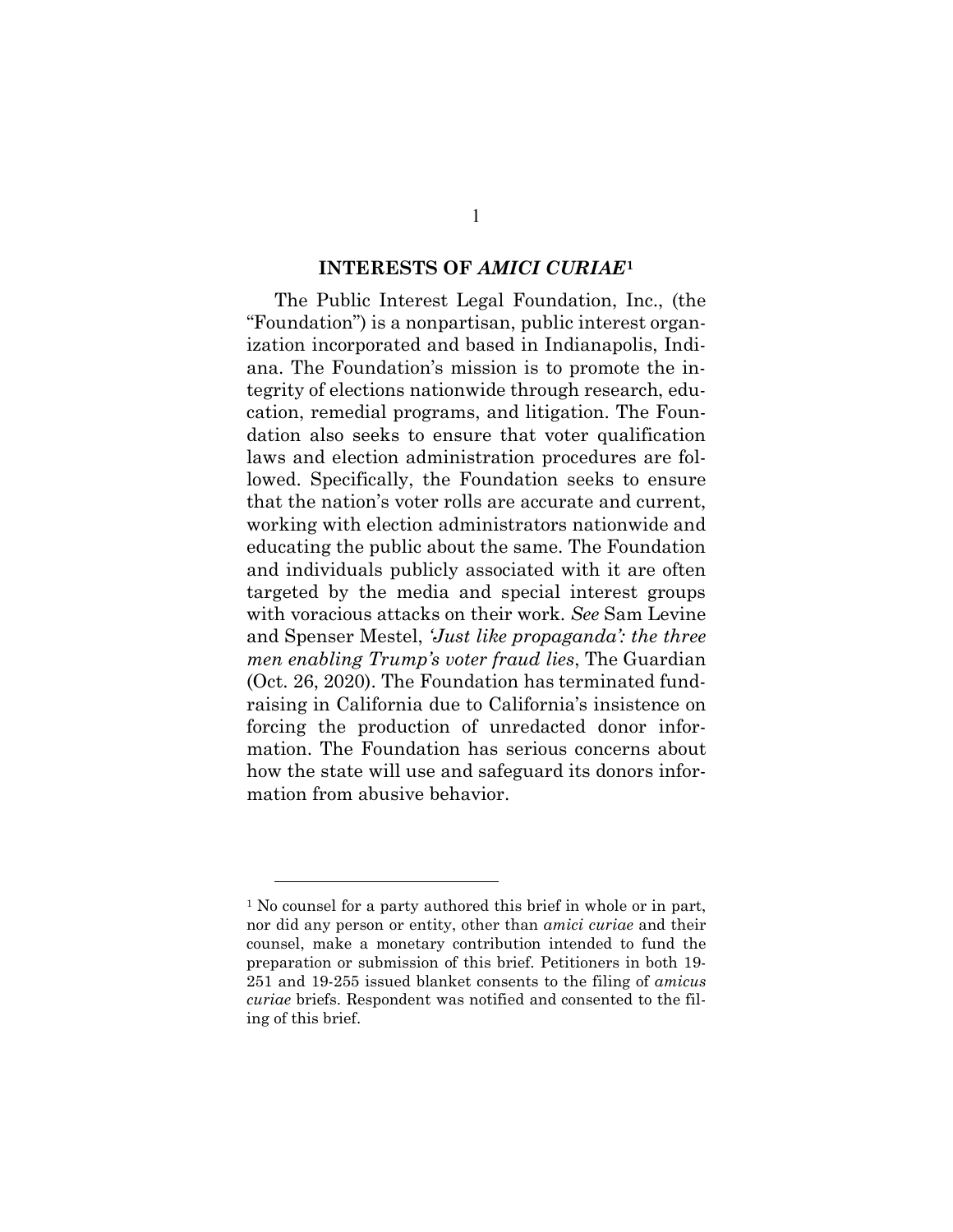The Foundation for Michigan Freedom is a nonprofit, nonpartisan organization recognized by the Internal Revenue Service as tax-exempt pursuant to Section 501(c)(3) of the Internal Revenue Code. A core mission of the Foundation for Michigan Freedom is to undertake legal research projects in the public interest and to provide legal support in litigation designed to present positions on behalf of the public at-large on matters of public interest. In particular, the Foundation for Michigan Freedom is dedicated to the promotion and protection of the democratic process, including the right of all citizens to participate and enter the marketplace of ideas. As a nonprofit, nonpartisan organization, the Foundation for Michigan Freedom recognizes that the First Amendment protects citizens from government interference of our right to petition, criticize, and speak openly and freely on matters of public policy. The ability to do so anonymously and without fear of retribution is a key principle of that right and one that should be protected for all viewpoints, regardless of whether one agrees with the particular speaker.

Both *amici* have a substantial interest in the resolution of this matter as they are  $501(c)(3)$  charitable organizations reliant on funding from generous donors. California's attempt to coerce the disclosure of charitable donors implicates serious constitutional concerns and chills the speech of *amici*.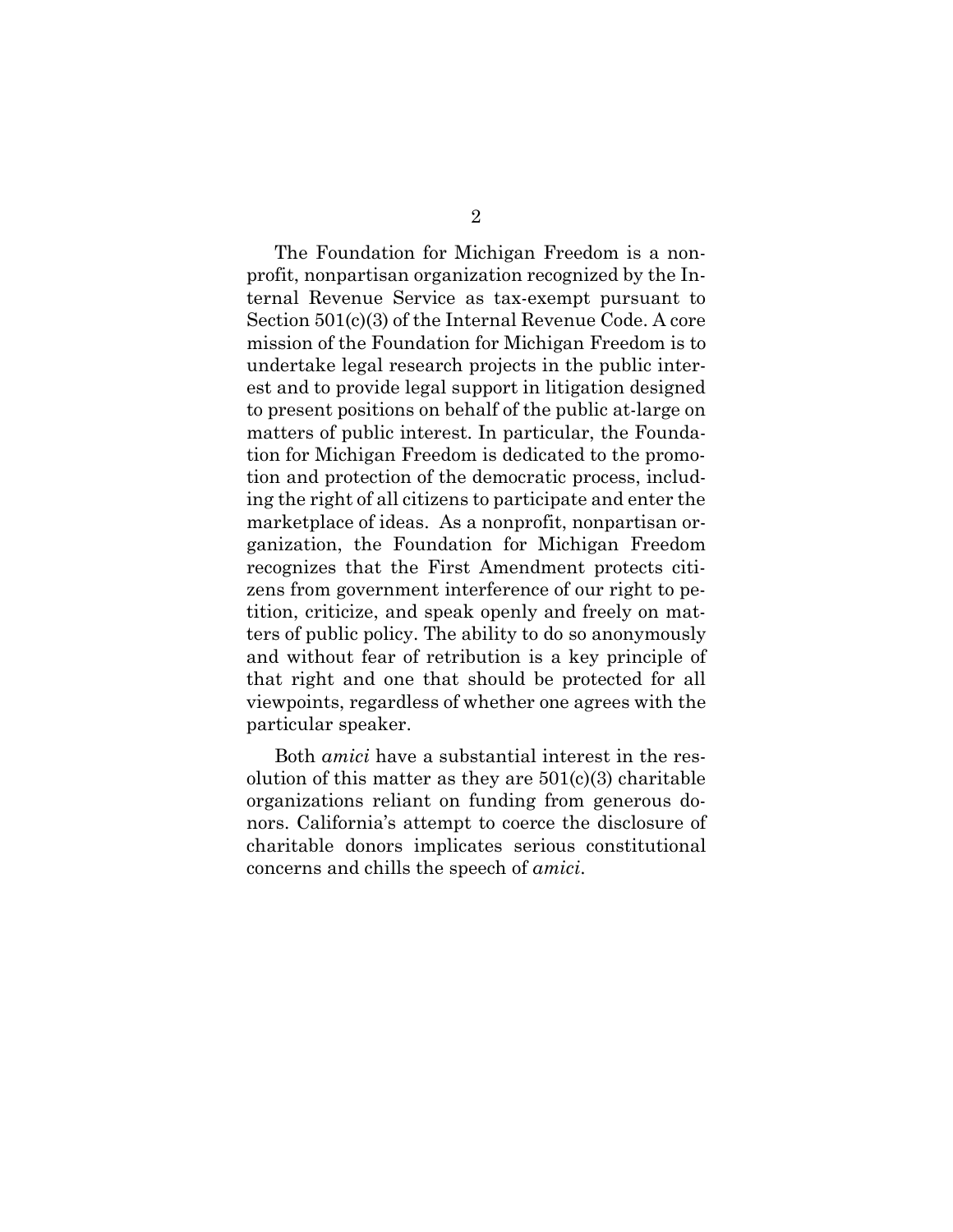#### **SUMMARY OF ARGUMENT**

 Donor disclosure is a tool that is used to fuel personal attacks. The Petitioners provided compelling evidence of attacks made against their donors. *See*, *e*.*g*., Americans for Prosperity Brief at 50-52; Thomas More Law Center Brief at 46-48. Unfortunately, their experiences are not isolated. *Amici* have suffered or fear suffering similar attacks. Indeed, attacks on donors who contribute to causes or candidates with which one disagrees are prolific.

The frequency of these attacks has risen as the ability to speak anonymously has eroded. Anonymity is woven into the American fabric. Many of the revolutionary documents that stirred the colonists towards independence were penned under pseudonyms. The reasons for anonymity were valid then and remain so now. State governments should not have the power to demand lists of supporters of groups active in the public square. Specifically, here, donors must be free to give anonymously if they so choose. It is no solace to promise that the disclosure is only to the government, especially when that promise appears empty. *See*, *e*.*g*., Americans for Prosperity Brief at 39- 42; Thomas More Law Center Brief at 14.

*Amici* herein compile examples of voracious probes for donor identities by their ideological foes and the harms stemming from disclosure of donor information, including examples where the disclosure was not authorized by law yet still occurred.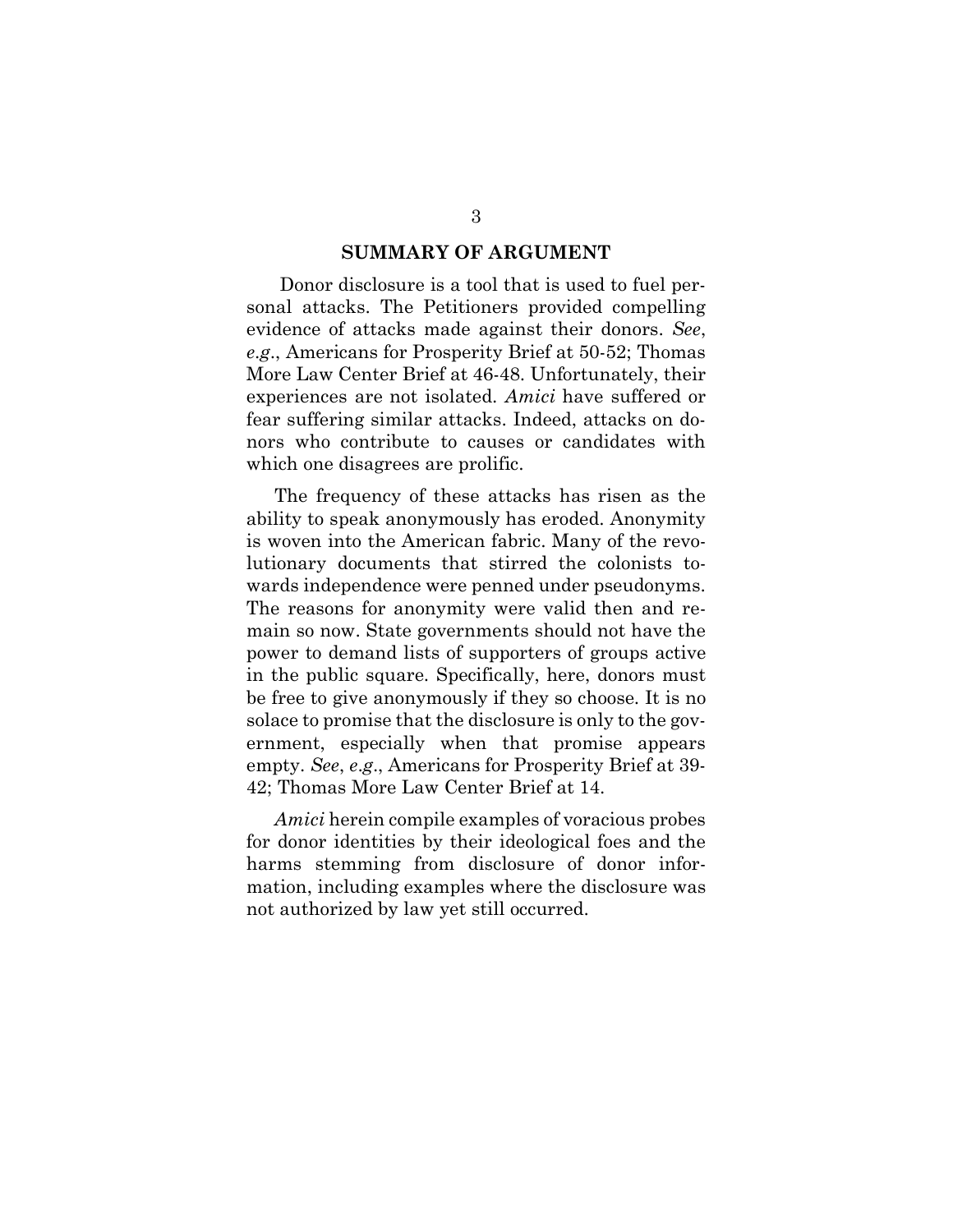#### **ARGUMENT**

# **I. Compelled Disclosure Is Antithetical to the Foundational Principles of the United States.**

"It is hardly a novel perception that compelled disclosure of affiliation with groups engaged in advocacy may constitute [an] effective restraint on freedom of association." *NAACP v. Ala. ex rel. Patterson*, 357 U.S. 449, 462 (1958).

Indeed, anonymous speech was essential to the founding of the United States. Prominent founders communicated their positions to colonists through written works under pseudonyms such as Publius, Cato, and Federal Farmer. "Publius" is the name chosen by those who wrote the Federalist Papers, a series of essays aimed to garner support for the ratification of the United States Constitution. The first such paper authored by Publius, now known to be Alexander Hamilton, speaks to the author's intent of presenting facts that are not clouded by bias regarding any one author himself.

In the course of the preceding observations, I have had an eye, my fellow-citizens, to putting you upon your guard against all attempts, from whatever quarter, to influence your decision in a matter of the utmost moment to your welfare, by any impressions other than those which may result from the evidence of truth.

…

My motives must remain in the depository of my own breast. My arguments will be open to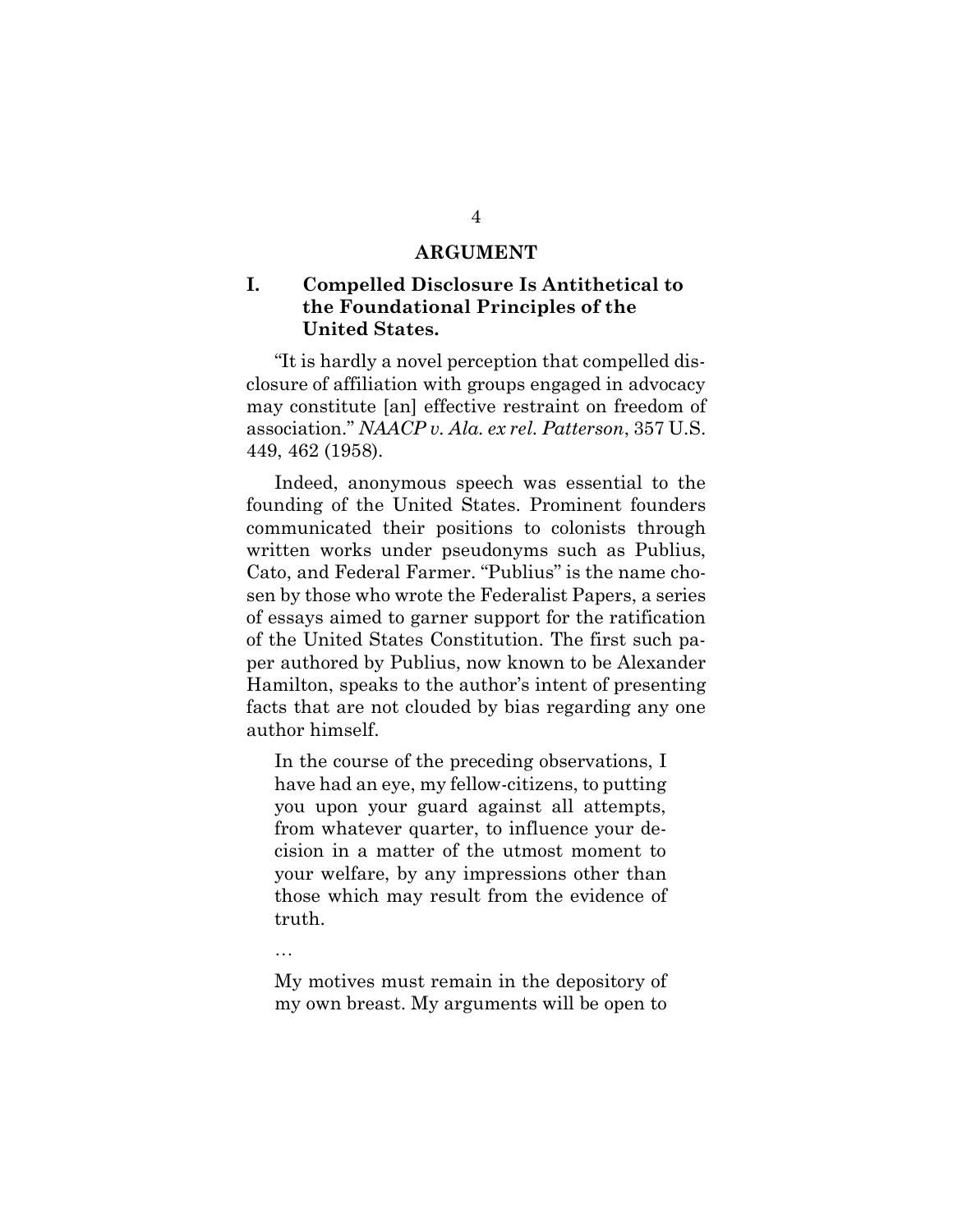all, and may be judged of by all. They shall at least be offered in a spirit which will not disgrace the cause of truth.

#### The Federalist No. 1.

Thomas Paine's "Common Sense" was originally published anonymously. As Paine explained in his work, "Who the Author of this Production is, is wholly unnecessary to the Public, as the Object for Attention is the *Doctrine itself*, not the *Man*." Thomas Paine, COMMON SENSE, Introduction (emphasis in original).

The founders understood the risks that came from speaking out against ruling powers. In response to calls for disclosure of the identities of the authors of Anti-federalist writings, one individual wrote that requiring an author to sign his name "'is as much as to say, Give me a stick, and I will break your head.'" Trish Loughran, THE REPUBLIC IN PRINT: PRINT CULTURE IN THE AGE OF U.S. NATION BUILDING at page 134 (2007). More recently, in finding that a prohibition on anonymous campaign literature violated the First Amendment, this Court noted that "Anonymity is a shield from the tyranny of the majority." *McIntyre v. Ohio Elections Comm'n*, 514 U.S. 334, 357 (1995).

In 1958, this Court was confronted with the issue of the State of Alabama seeking forced disclosure of the names and addresses of members of the NAACP. *NAACP*, 357 U.S. 449. The Court recognized that "[e]ffective advocacy of both public and private points of view, particularly controversial ones, is undeniably enhanced by group association." *Id*. at 460. Abridgement of the freedom of association "even though unintended, may inevitably follow from varied forms of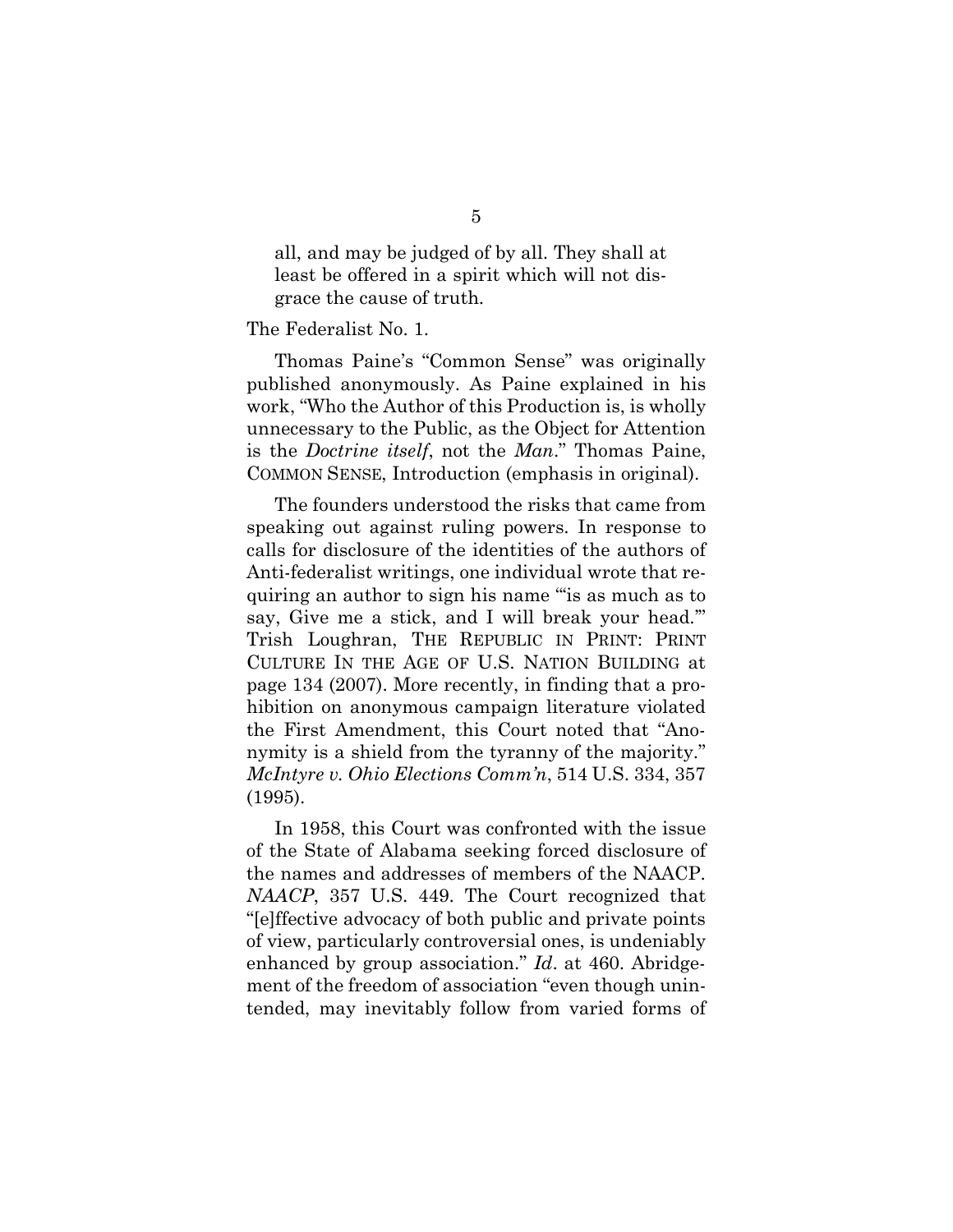governmental action." *Id*. at 461. The Court found that Alabama's forced disclosure of the NAACP's member lists "is likely to affect adversely the ability of petitioner and its members to pursue their collective effort to foster beliefs" because "it may induce members to withdraw from the Association and dissuade others from joining it because of fear of exposure of their beliefs shown through their associations and of the consequences of this exposure." *Id*. at 462- 63. Those fears and consequences are still present today.

# **II. Recent History Demonstrates that Donor Disclosure Is a Tool that Has Been Used to Engage in Personal Attacks.**

Petitioners presented the district court with evidence demonstrating that "its employees, supporters and donors face public threats, harassment, intimidation, and retaliation once their support for and affiliation with the organization becomes publicly known." Americans for Prosperity Petition App. at 49a. Recent history only amplifies the concerns presented to the district court below. Herein, *amici* present additional examples of the weaponization of donor information.

# **A. National Organization for Marriage's Leaked Tax Document**

The National Organization for Marriage ("NOM") is a nonprofit organization that seeks to protect marriage across the country. In November of 2012, voters were set to vote on marriage-related issues in Maine, Maryland, Minnesota, and Washington. The political climate surrounding the issue of marriage was contentious. In March of 2012, NOM discovered that its confidential Schedule B from the tax year 2008 was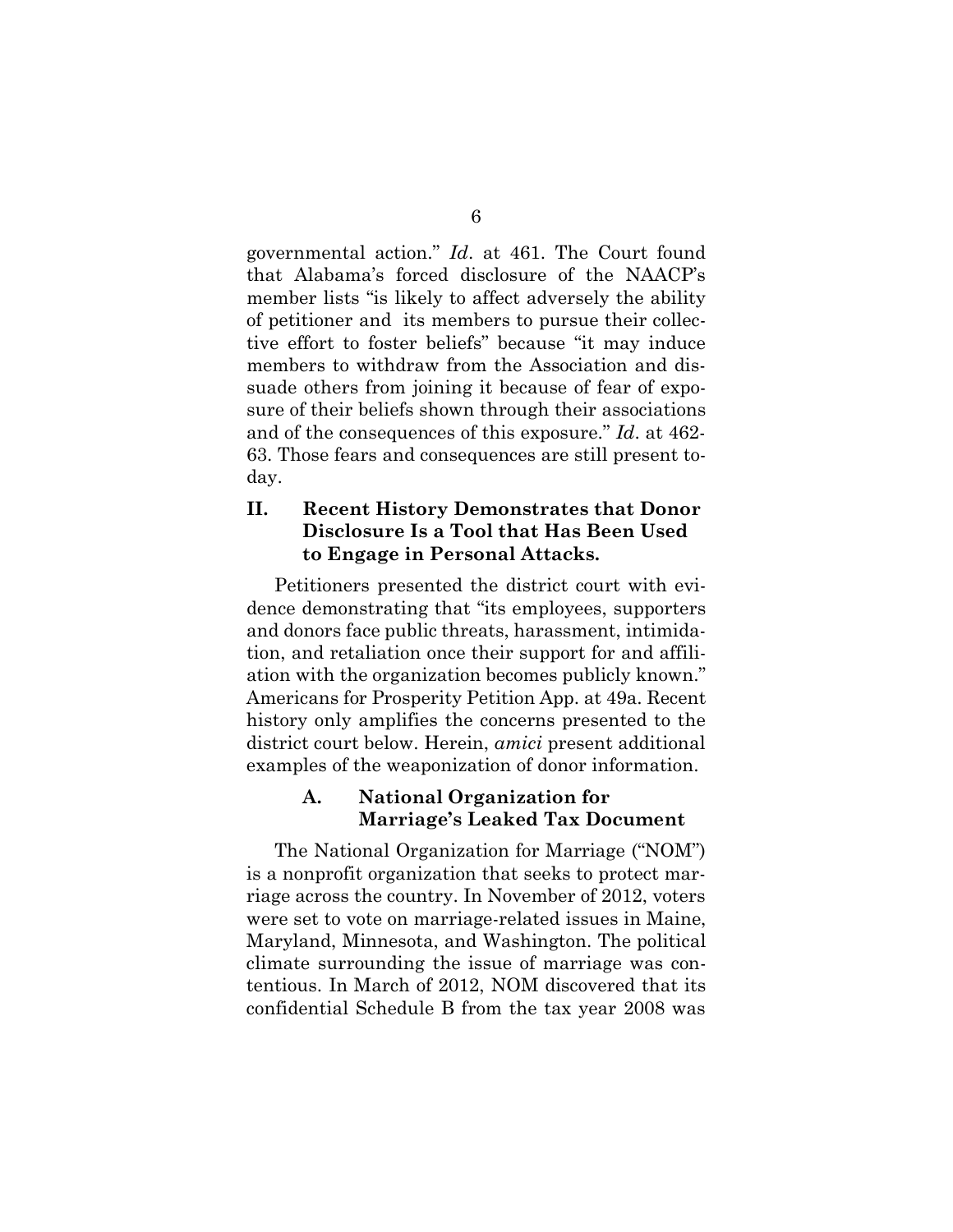posted on its political opponent's website. NOM, *National Organization for Marriage Demands a Federal Investigation of the Human Rights Campaign and the Internal Revenue Service* (April 5, 2012), http://www.nomblog.com/21437.

That federal law protects against the disclosure of this information made no difference. NOM's Schedule B was disclosed and posted on the internet.

NOM filed suit in federal court, represented by *Amicus* Public Interest Legal Foundation. The Internal Revenue Service (IRS) admitted "that it improperly released the Schedule B." *National Org. for Marriage, Inc. v. United States, IRS*, 24 F. Supp. 3d 518, 532 (E.D. Va. 2014). The court determined that, contrary to federal law, the IRS disclosed the confidential tax document to an individual named Matthew Meisel. *Id*. at 520. Meisel then provided the document to the Human Rights Campaign, an organization opposed to the National Organization for Marriage. *Id*. at 521. Attorney General Eric Holder declined to grant Meisel immunity, which would have compelled him to answer deposition questions about his source in the IRS. The district court then denied NOM's request for punitive damages, finding that it had "made no showing from which a reasonable jury could find that the disclosure of its Schedule B was the result of willfulness or gross negligence." *Id.* at 527. The court determined that the disclosure, which was heavily publicized, constituted a single disclosure, subject to either \$1,000 in statutory damages or the actual damages stemming from the one disclosure. *Id*. at 532.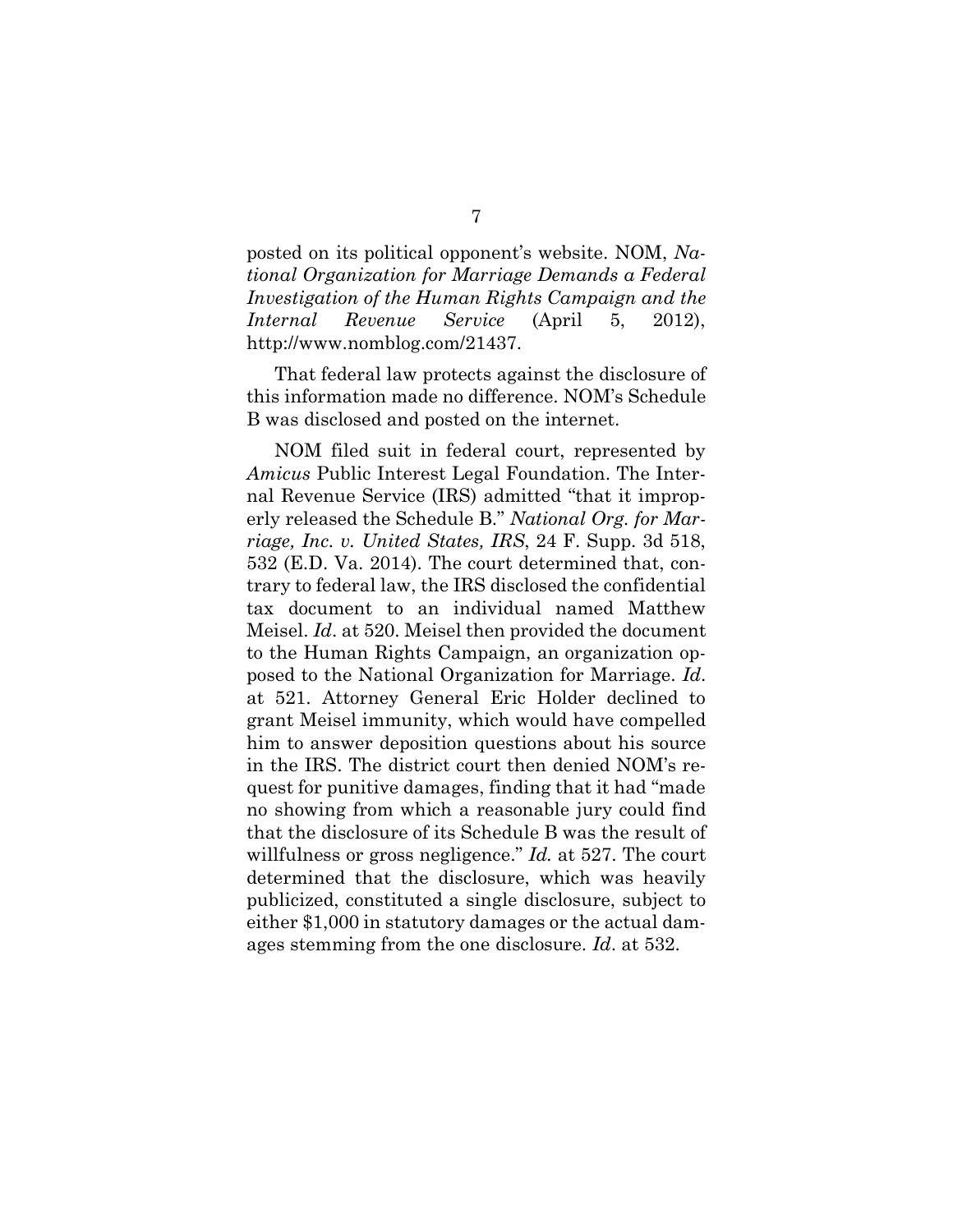#### **B. IRS Targeting Scandal**

In May of 2013, it was discovered the IRS "'developed and used inappropriate criteria to identify applications" from certain organizations associated with the "tea party" movement. *True the Vote, Inc. v. IRS*, 831 F.3d 551, 559 (D.C. Cir. 2016). The revelation confirmed what many groups thought to be true: applications from certain groups were subjected to heightened scrutiny based on the groups' viewpoints.

The Treasury Inspector General for Tax Administration issued a report outlining "'requests for information that [they] later (in whole or in part) determined to be unnecessary.'" *Id*. at 560. Specifically, one question later determined to be unnecessary involved requesting the names of donors. *Id*.

The IRS Targeting Scandal was a violation of the public's trust that resulted in numerous congressional hearings, resignations, court filings, and official reports. *See* Kelly Phillips Erb, *IRS Targeting Scandal: Citizens United, Lois Lerner And The \$20M Tax Saga That Won't Go Away*, Forbes (June 24, 2016) https://www.forbes.com/sites/kellyphillipserb/2016/06/24/irs-targeting-scandal-citizens-unitedlois-lerner-and-the-20m-tax-saga-that-wont-goaway/?sh=685b4af3bcd1.

#### **C. Friends of Abe**

"Friends of Abe," a nod to the country's sixteenth President, was comprised of conservative writers, actors and producers in Hollywood. Just like "Friends of Bill" was designed to create a space for those struggling with alcoholism to remain anonymous, Friends of Abe was designed to serve as a space where individuals "'could be who they were and think what they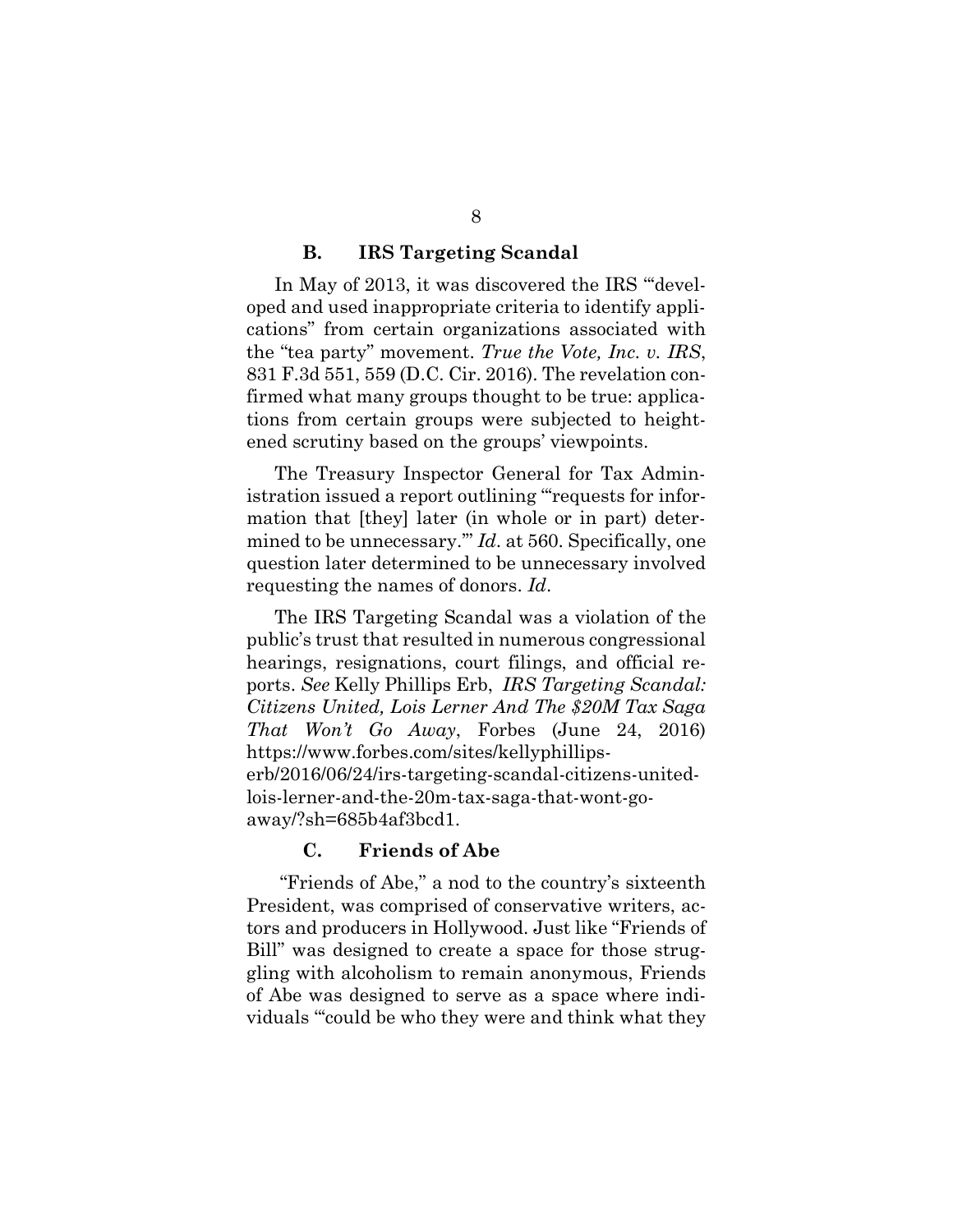thought without being criticized.'" Ted Johnson, *Friends of Abe: Hollywood's Comfort Zone for Industry Conservatives Winds Down*, Variety (April 27, 2016), https://variety.com/2016/biz/news/friends-of-abe-hollywood-winds-down-1201760428/.

Friends of Abe sought  $501(c)(3)$  nonprofit status but encountered what appeared to be heightened scrutiny. Specifically, the IRS sent "a demand which was not met — for enhanced access to the group's security-protected website, which would have revealed member names." Michael Cieply and Nicholas Confessore, *Leaning Right in Hollywood, Under a Lens*, The New York Times (Jan. 22, 2014), https://www.nytimes.com/2014/01/23/us/politics/leaning-right-in-hollywood-under-a-lens.html?\_r=1&referrer=. "Tax experts said that an organization's membership list is information that would not typically be required. The I.R.S. already had access to the site's basic levels, a request it considers routine for applications for 501(c)(3) nonprofit status." *Id*. Friends of Abe later discontinued activities.

# **D. League of United Latin American Citizens v. Public Interest Legal Foundation**

*Amicus* Public Interest Legal Foundation itself has experienced the hardships adjacent to attacks from ideological foes. The Foundation was sued by the League of United Latin American Citizens as a result of its efforts to educate the public on public information obtained from the Commonwealth of Virginia.

The Foundation sought, collected, and publicized public records from Virginia election officials regarding noncitizen registration and voting in Virginia. *See*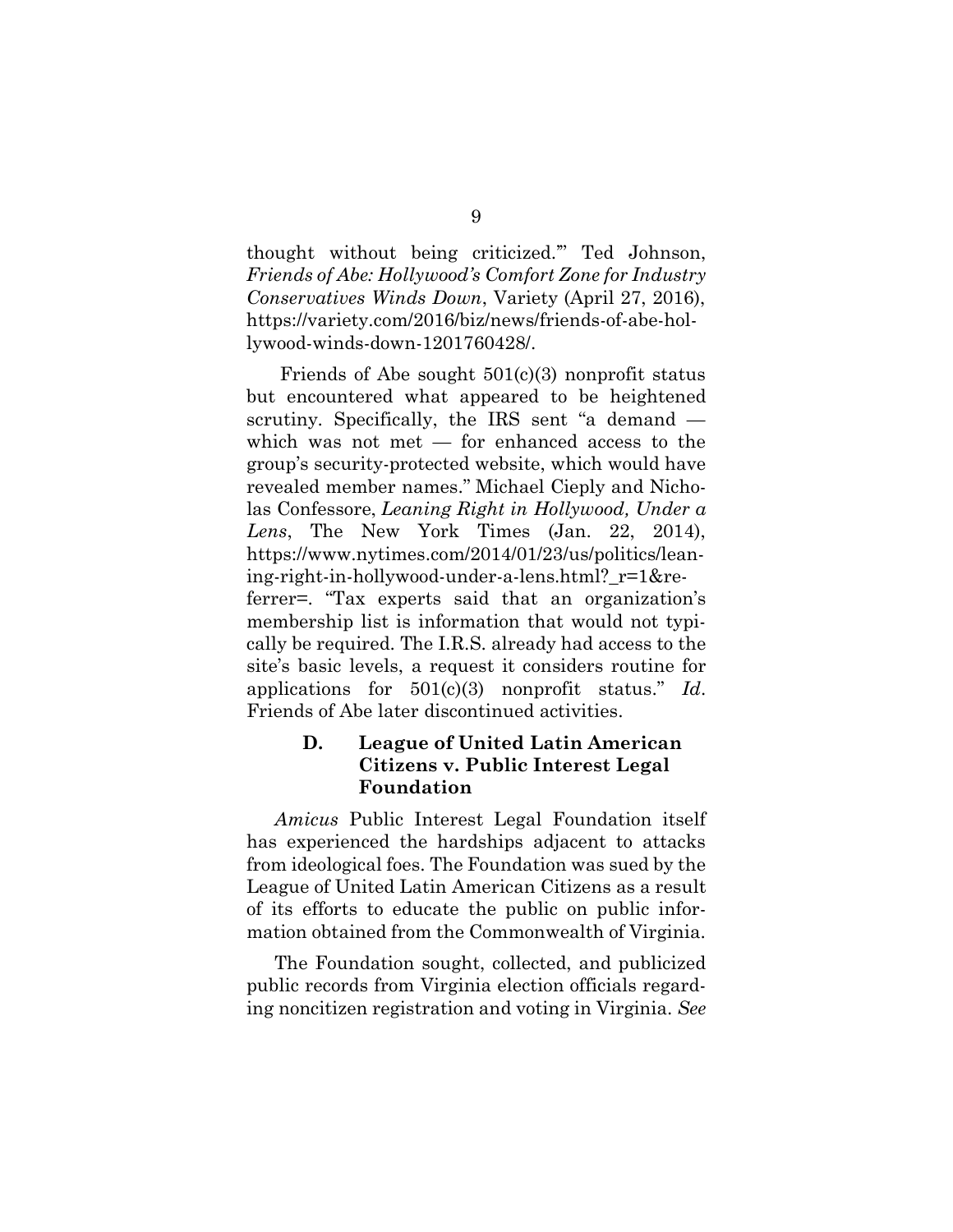Testimony of J. Christian Adams, U.S. House Subcommittee on the Constitution, Civil Rights and Civil Liberties (Sept. 10, 2019) at 6. These public voter registration records included lists of "declared non-citizen" cancellations and the Foundation republished the public government records in their original form and spoke about them. It was later discovered that Virginia was improperly canceling *citizens* as "noncitizens." The Foundation notified Virginia that it was in violation of federal law for removing citizens from its rolls. Rather than work with Virginia elections officials to fix the problem, the League of United Latin American Citizens and several individuals sued the Foundation for defamation and violations of the Voting Rights Act. *League of Latin American Citizens v. Public Interest Legal Foundation*, No. 1:18-cv-00423 (E.D. Va., filed April 12, 2018). "That case has since settled and [the Foundation] apologized for overly relying on the government list maintenance records and repeated statements by election officials that the cancelled registrants were declared non-citizens." Testimony of J. Christian Adams at 6. Notably, during discovery, the plaintiffs aggressively sought access to the Foundation's fundraising and donor information, matters the court eventually indicated were "a waste of time." Transcript of Motion Hearing at 21, *League of Latin American Citizens v. Public Interest Legal Foundation* (May 24, 2019) ("[B]reaking down where their money came from appears to this Court at least at this juncture a waste of everyone's time.") Nevertheless, it demonstrates how litigation between ideological opponents is yet another forum for intrusion into private donor information.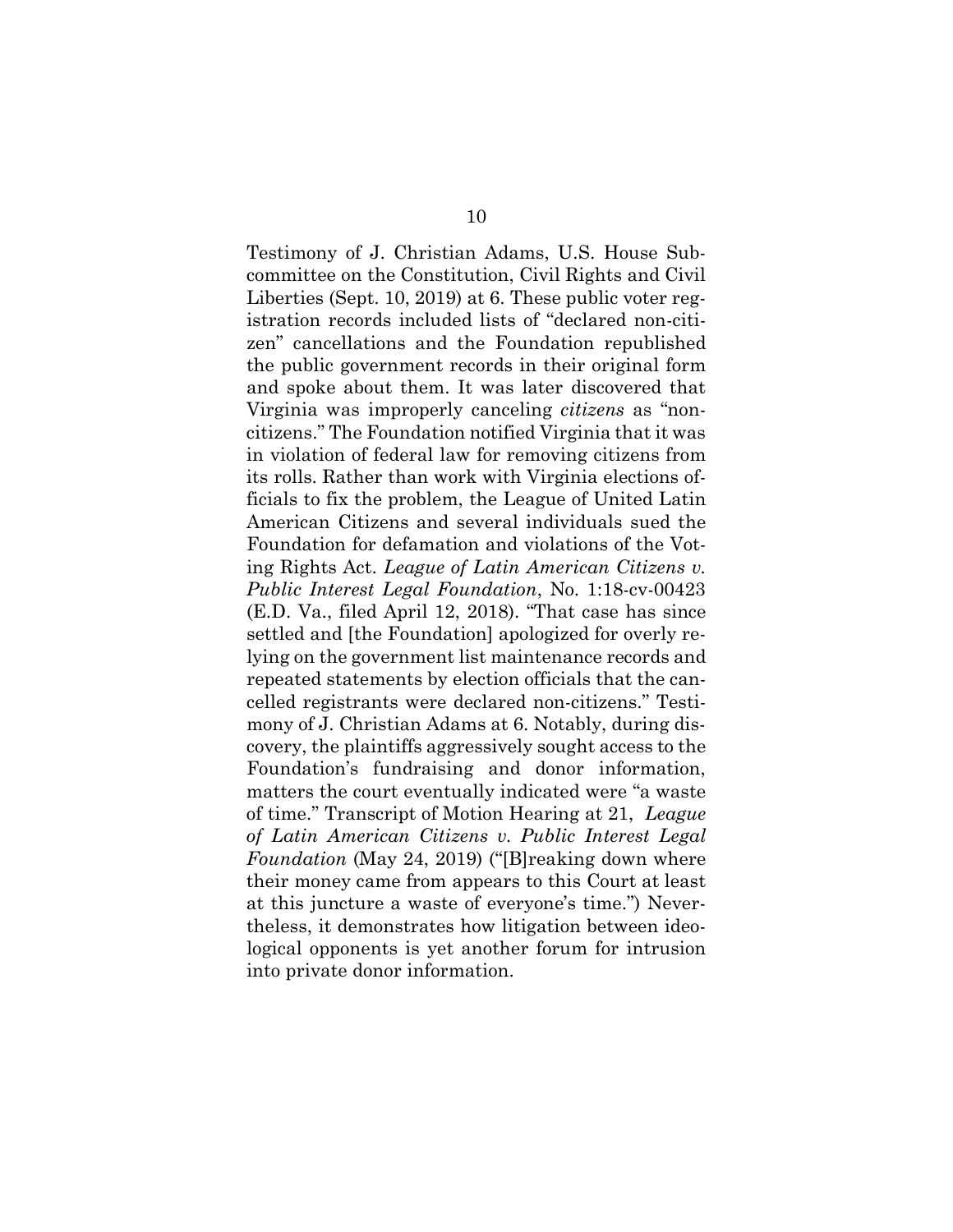#### **E. Chick-fil-A**

Chick-fil-A's charitable giving has been under fire since "CEO Dan Cathy said the company supported 'the biblical definition of the family unit.'" Kate Taylor, *For Chick-fil-A, impact trumps 'any political or cultural war' when it comes to controversial donations*, Business Insider (May 15, 2019), https://www.businessinsider.com/chick-fil-a-explainsdonations-groups-considered-anti-gay-2019-5.

In the years that followed, the company has faced continued backlash, including efforts to stop the opening of new restaurants. *See* Matt Kempner, *Chick-fil-A, criticized for its charitable giving, narrows donations*, The Atlanta Journal-Constitution (Nov. 23, 2019), https://www.ajc.com/news/local/chick-fil-cricitized-for-its-charitable-giving-narrows-donations/B3JdR5yTuXoAL73WoSiotM/.

#### **F. U.S. Virgin Islands Subpoena**

The Competitive Enterprise Institute (CEI) is a non-profit organization that focuses on the principles of limited government and individual liberty. CEI is involved in the climate policy debate, another hotly contested issue in the United States. "On April 7, 2016, CEI received a subpoena from U.S. Virgin Islands Attorney General Claude Walker demanding a full decade's worth of [its] communications, emails, statements, and other documents regarding energy and climate policy. Those documents included private donor information." CEI, First Amendment Fight: CEI's Climate Change Subpoena (April 5, 2017), https://cei.org/climatesubpoena. CEI engaged in a months-long fight regarding the subpoena, which was eventually withdrawn.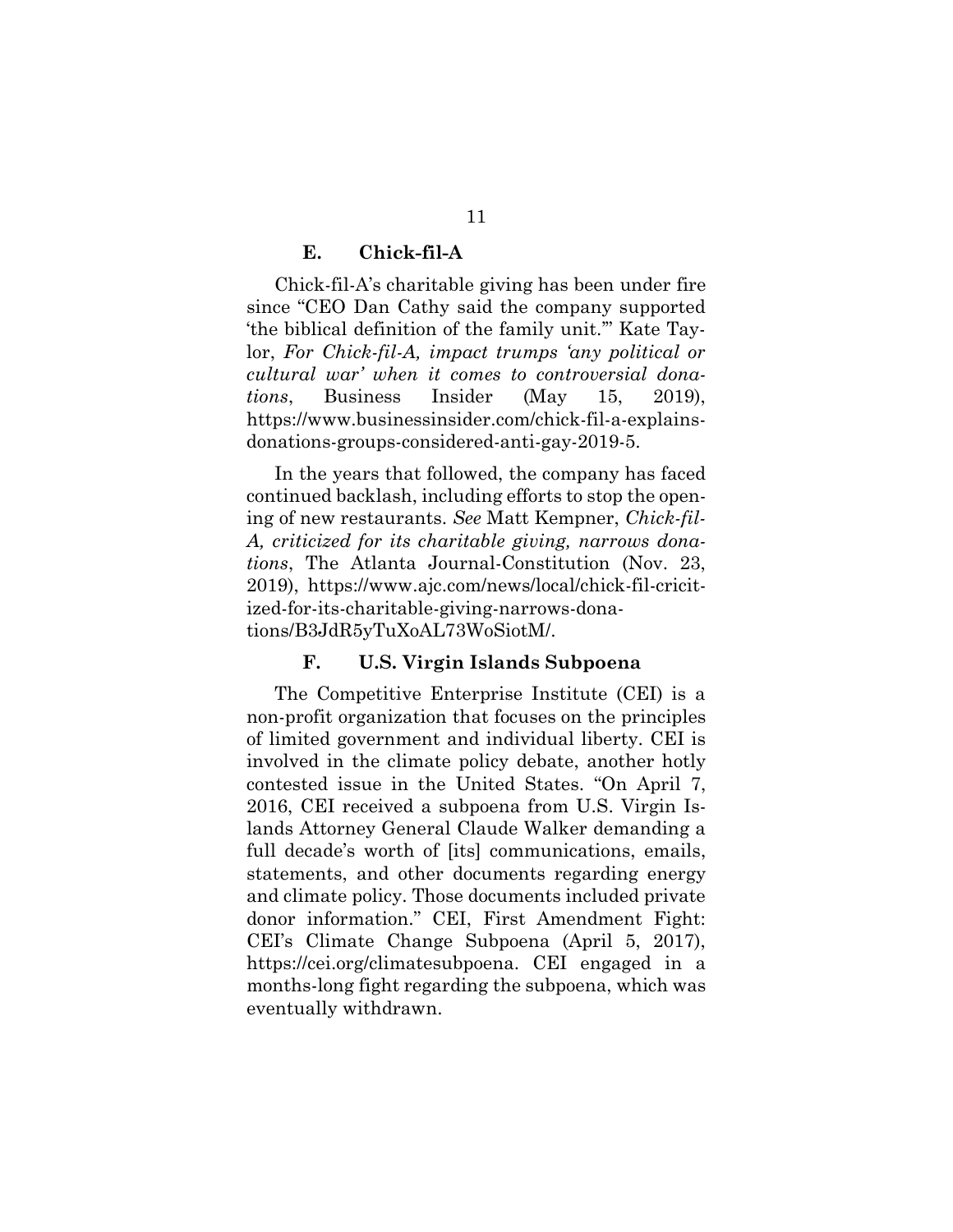# **III. Donor Disclosure Is Also Used to Engage in Personal Attacks in the Election Context.**

As Petitioners note, disclosures of charitable donations are distinguishable from election-related disclosures. *See* Americans for Prosperity Foundation Brief at 18; Thomas More Law Center Brief at 29. Yet the following examples from the election context demonstrate the harms that may flow from the targeting of donors.

### **A. California's Proposition 8**

A contentious state ballot proposition in California epitomizes precisely why donors to organizations addressing hot button issues may wish to stay anonymous. Proposition 8 concerned an amendment to California's constitution providing that "[o]nly marriage between a man and a woman is valid or recognized in California." Cal. Const. Art. I § 7.5. Proposition 8 quickly became a household name across the nation as the country was sharply divided on the issue of the redefinition of marriage. Pursuant to state law, a person who gave \$100 or more to a committee supporting or opposing Proposition 8 would be subject to public disclosure. Cal. Govt. Code Ann. § 84211(f). This disclosure included the donor's full name, street address, and occupation. *Id*. As Justice Thomas recounted, disclosures of even minor donors had major consequences.

Some opponents of Proposition 8 compiled this information and created Web sites with maps showing the locations of homes or businesses of Proposition 8 supporters. Many supporters (or their customers) suffered property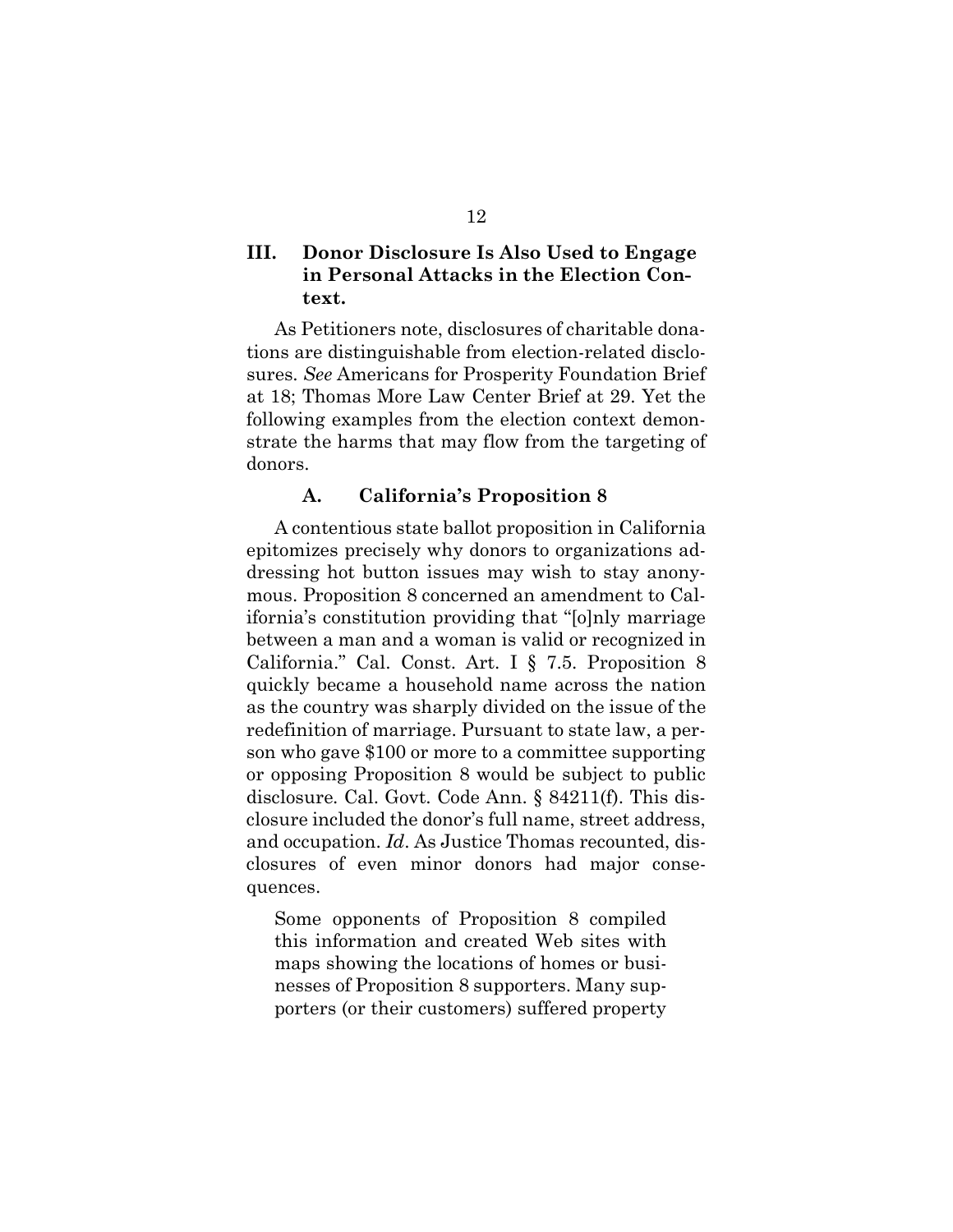damage, or threats of physical violence or death, as a result. They cited these incidents in a complaint they filed after the 2008 election, seeking to invalidate California's mandatory disclosure laws. Supporters recounted being told: "'Consider yourself lucky. If I had a gun I would have gunned you down along with each and every other supporter," or, "we have plans for you and your friends.'" Complaint in *ProtectMarriage.com*--*Yes on 8 v. Bowen*, Case No. 2:09-cv-00058-MCE-DAD (ED Cal.), P. 31.

*Citizens United v. FEC*, 558 U.S. 310, 481 (2010) (Thomas, J., dissenting in part).

Accounts of attacks on donors supporting Proposition 8 have been well-documented. *See also,* Thomas M. Messner, *The Price of Prop 8*, Heritage Foundation Backgrounder, No. 2328 (Oct. 22, 2009), *available at* https://www.heritage.org/marriage-and-family/report/the-price-prop-8 and *Doe v. Reed*, 561 U.S. 186, 205 (2010) (Alito, J., concurring) ("The widespread harassment and intimidation suffered by supporters of California's Proposition 8 provides strong support for an as-applied exemption in the present case.").

Following Proposition 8, the targeting of donors has increased exponentially. "The success of such intimidation tactics has apparently spawned a cottage industry that uses forcibly disclosed donor information to *pre-empt* citizens' exercise of their First Amendment rights." *Citizens United*, 558 U.S. at 482 (Thomas, J., dissenting in part) (emphasis in original). As Justice Thomas acknowledged, "'the advent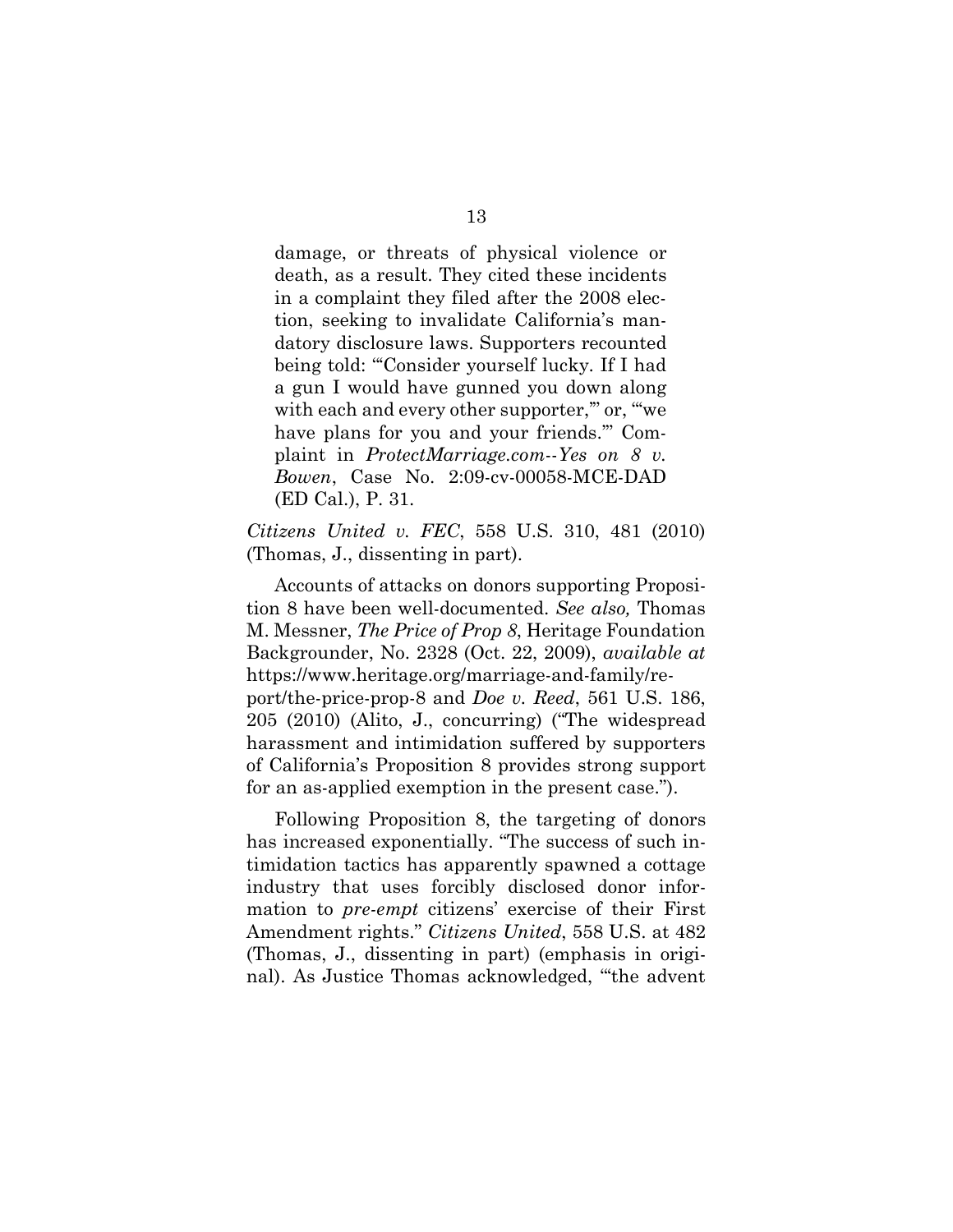of the Internet' enables 'prompt disclosure of expenditures,' which 'provide[s]' political opponents 'with the information needed' to intimidate and retaliate against their foes." *Id.* at 484 (citing to part IV of the Court's decision). The proliferation of the Internet over the past decade, including the ubiquity of portable Internet-enabled devices, further underscores this real concern. *See* Pew Research Center, *Mobile Fact Sheet* (June 12, 2019), https://www.pewinternet.org/fact-sheet/mobile/ ("The vast majority of Americans – 96% – now own a cellphone of some kind. The share of Americans that own smartphones is now 81%, up from just 35% in Pew Research Center's first survey of smartphone ownership conducted in 2011.")

#### **B. Will & Grace**

In August of 2019, actors Debra Messing and Eric McCormack of the television program "Will & Grace" each posted on Twitter a news story regarding a President Trump fundraiser to be held in Beverly Hills. Messing stated, "Please print a list of all attendees please. The public has a right to know." Debra Messing (DebraMessing), https://twitter.com/DebraMessing/status/ 1167658588384501760.

Messing went on to say, "'I am proud to be a donor when I contribute to a campaign,'… 'I am happy to be listed when I attend a fundraiser. I am assuming anyone who donates to Trump's fundraiser would feel the same. Why wouldn't they?'" Caitlin O'Kane, *Debra Messing demands attendee list for Beverly Hills Trump fundraiser, president hits back*, CBS News (Sept. 2, 2019), https://www.cbsnews.com/news/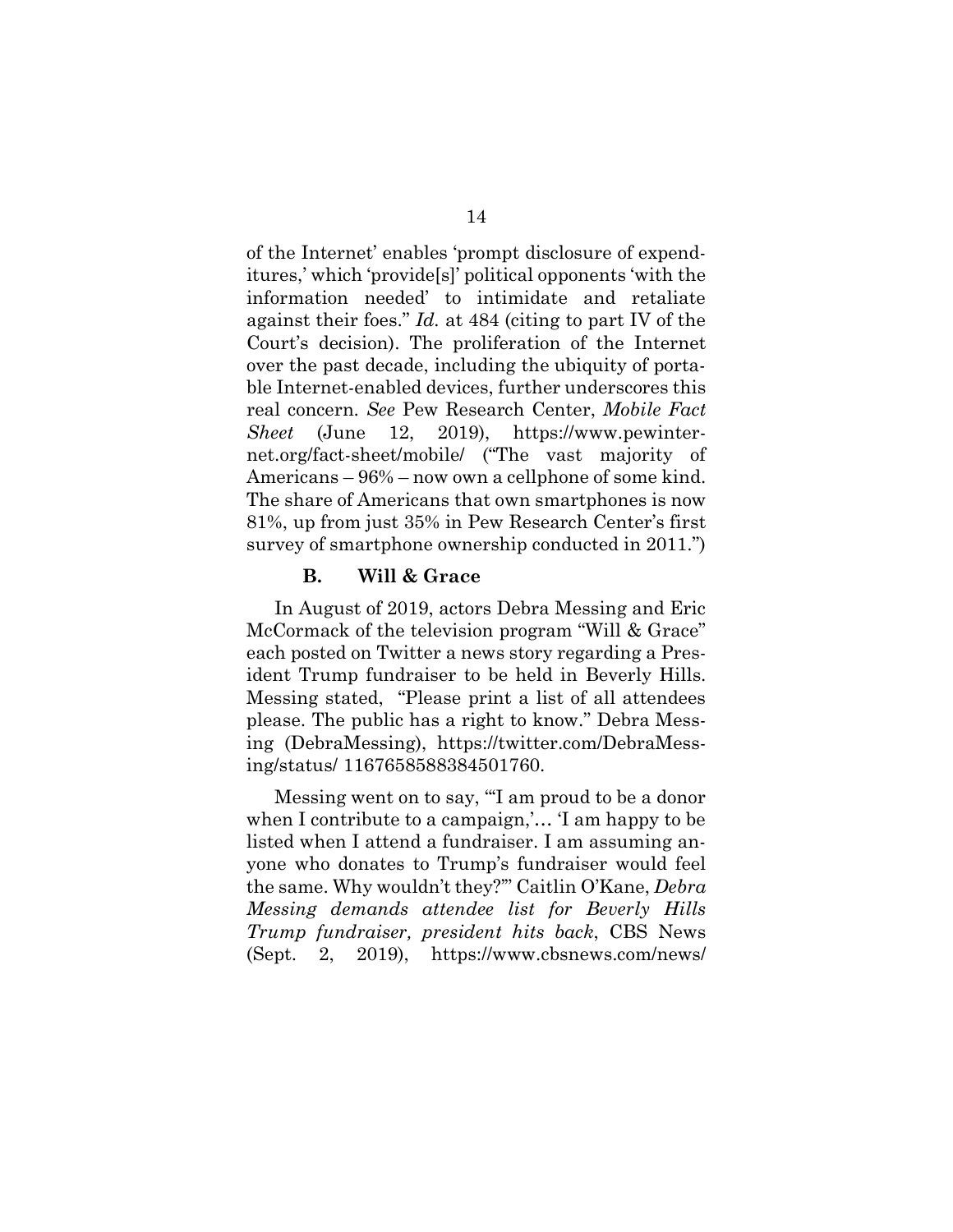trump-fundraiser-beverly-hills-debra-messing-demands-attendee-list-for-fundraiser-event-presidenthits-back-today/.

#### **C. Representative Joaquin Castro**

Texas Representative Joaquin Castro represents the city of San Antonio. Shortly after a tragic event in El Paso, Texas, more than 500 miles away from San Antonio, Representative Castro posted on social media a list of donors to President Trump who live in San Antonio. "'These contributions are fueling a campaign of hate that labels Hispanic immigrants as "invaders,"' Castro wrote, posting a graphic that included the names and employers of 44 Trump donors, including several retirees." Fredreka Schouten, *Rep. Joaquin Castro tweets names, employers of Trump donors in San Antonio*, CNN (Aug. 7, 2019), https://www.cnn.com/2019/08/06/politics/joaquin-castro-trump-donor-names/index.html.

The chilling effect of Castro's social media post was felt outside San Antonio. "A Trump donor in Beverly Hills, who plans to attend the upcoming fundraiser, said he was appalled by Castro's tweet. The donor asked that neither he nor his wife be identified out of fear that someone would search for them online and find their home." Michelle Ye Hee Lee, *Trump's critics are targeting his donors, sparking fears of a backlash against disclosure*, Washington Post (Sept. 10, 2019), https://www.washingtonpost.com/politics/ president-trumps-critics-are-weaponizing-information-about-his-donors-raising-concerns-about-federal-donor-disclosure-requirements/2019/09/10/ b0b60ff8-cfe4-11e9-87fa-8501a456c003\_story.html.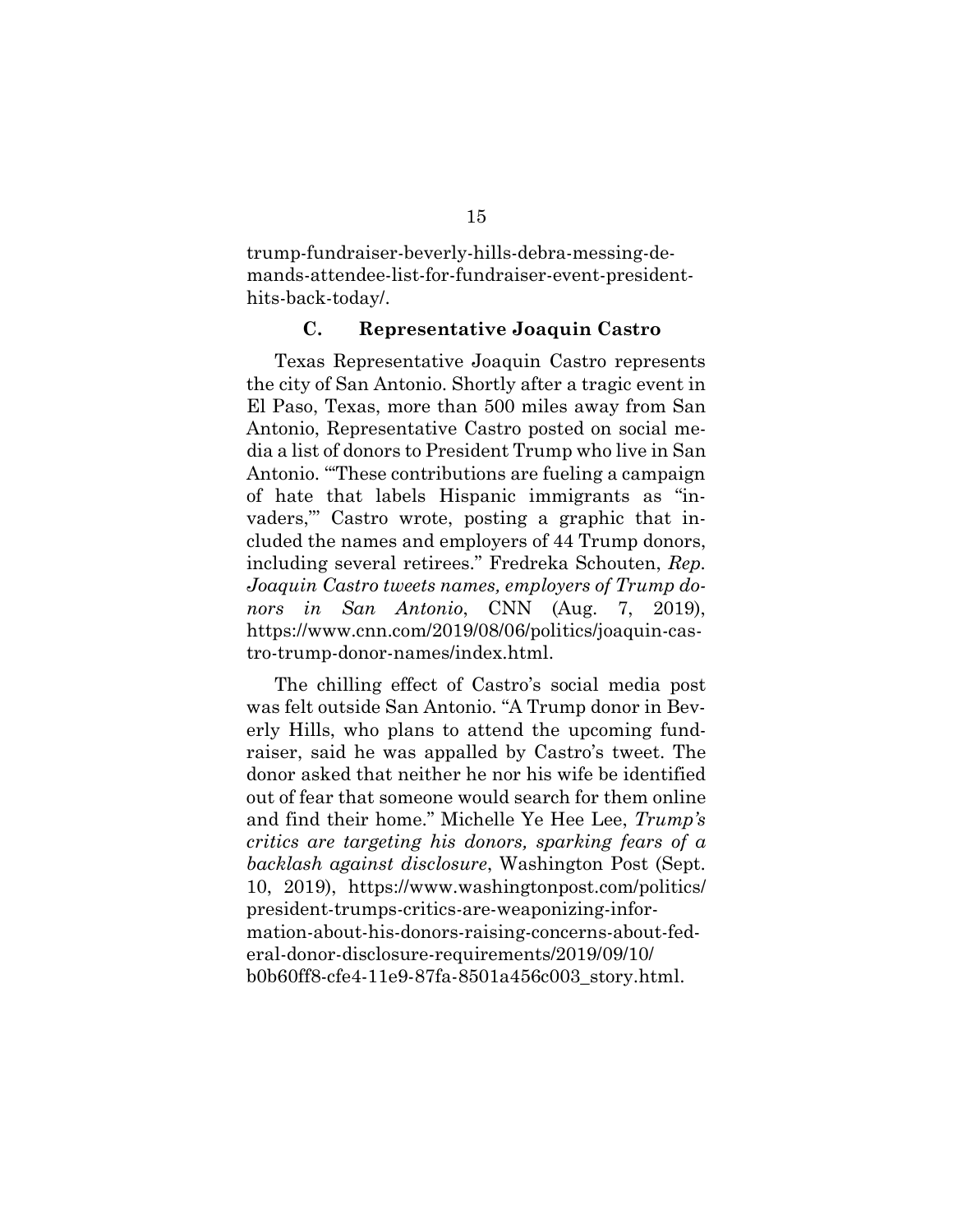#### **D. Michigan Chamber of Commerce**

In 2018, Michigan voters considered "Ballot Proposal 2," which sought to amend the state constitution "to establish a commission of citizens with exclusive authority to adopt district boundaries for the Michigan Senate, Michigan House of Representatives and U.S. Congress, every 10 years." *See* Brief Summary of the Ballot Proposal at 2, https://www.house.mi.gov/ hfa/PDF/Alpha/Ballot\_Proposal\_2018-2\_VNP\_

Redistricting.pdf. Among those who opposed Proposal 2 were the Michigan Chamber of Commerce.

An organization called Represent.Us ran advertisements targeting Members of the Chamber's Executive Board specifically. Notably, "[t]hose pictured in the ads are not identified as chamber board members, but rather as a 'dark money group' formed to deny Michigan citizens their right to vote on 'anti-gerrymandering.' Along with their names and photographs, the companies they run are also listed." Nolan Finley, *Finley: Left turns to terroristic tactics to silence critics*, The Detroit News (July 11, 2018), https://www.detroitnews.com/story/opinion/columnists/nolan-finley/2018/07/12/political-terrorism-leftrepresent-us/774802002/. Social media comments on the advertisements were concerning. "Posters repeatedly suggested [Chamber Chair] Davidoff should face the guillotine, or be shot. One opined that violence 'can be used for good.' Several others urged the site's followers to confront Davidoff — and his kids — in public. Another asked when the killing could start." *Id*.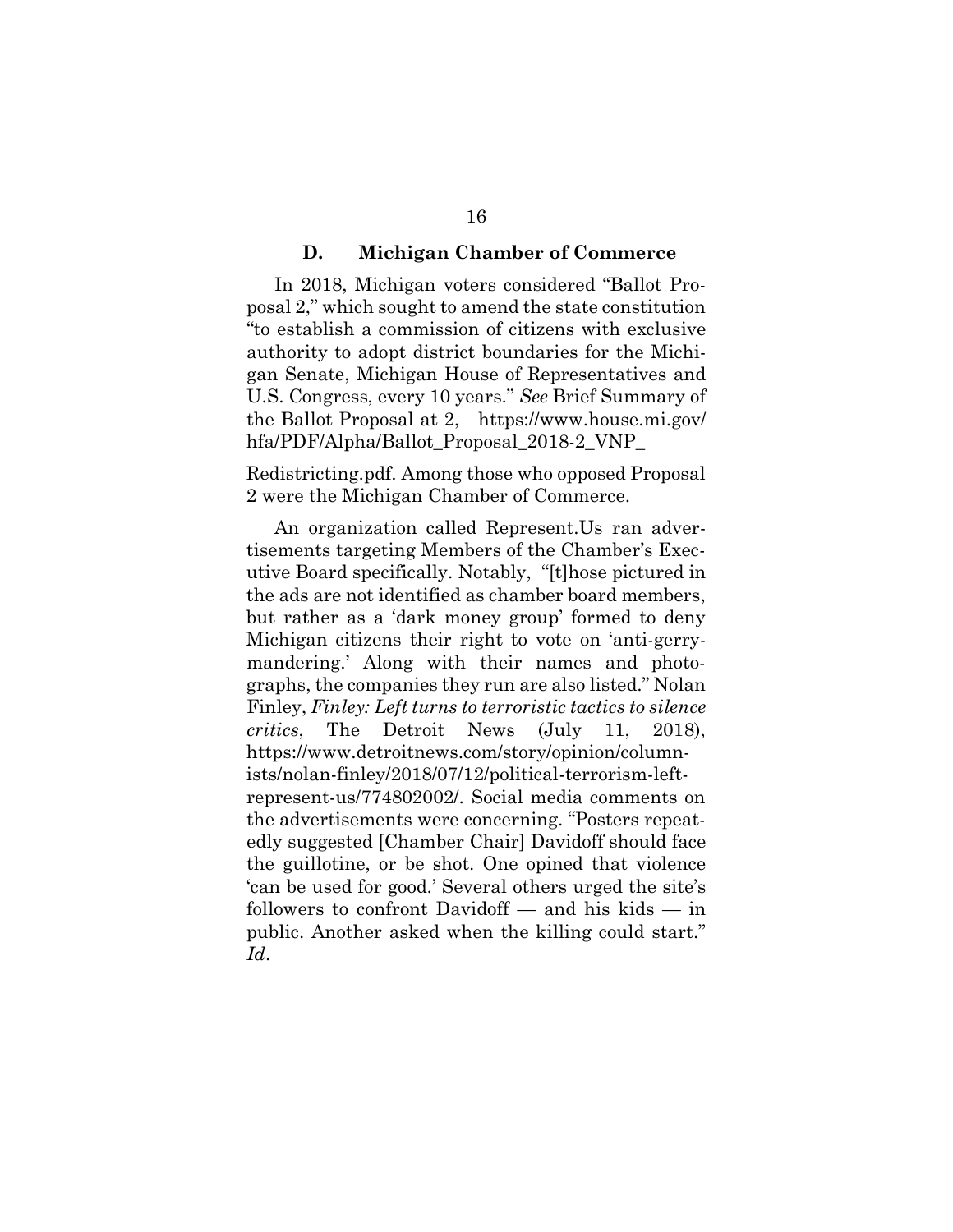### **E. SoulCycle**

When one investor to SoulCycle, an indoor cycling company, hosted a fundraiser for President Trump, a boycott of the company quickly followed. The boycott has been successful. "SoulCycle attendance declined about 1 percent compared with the same week a year earlier. That's been followed with consistent declines of 6 percent to 7.5 percent in subsequent weeks." Rani Molla, *One Trump fundraiser was all it took to slash SoulCycle's attendance*, Vox (Sept. 5, 2019), https://www.vox.com/2019/9/5/20851 538/soulcycle-boycott-attendance-down-data-earnest.